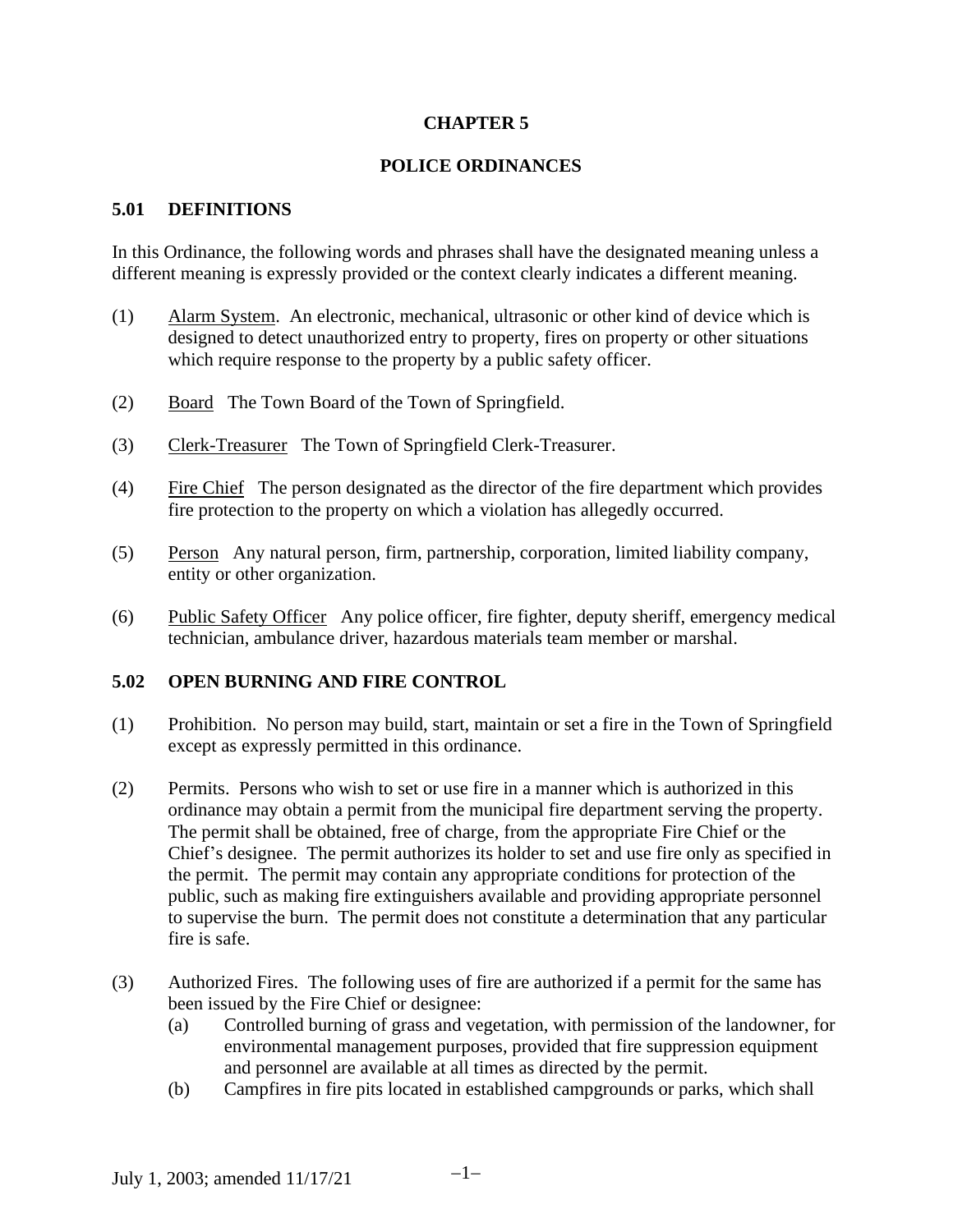not require a permit.

- (c) Ceremonial bonfires; and campfires. Campfires require a permit if the campfire is more than five feet in diameter, or is constructed outside of a fireplace, pit or enclosure.
- (d) Controlled burning of dry leaves and other non-offensive yard waste, except that no burning may occur on days on which the prevailing winds may endanger others or cause spread of the fire. Any such burning shall take place not less than 30 feet from any residence, and off of the pavement or curb of the road. No household waste or chemicals may be incinerated in such a burn.
- (e) Operation of an incinerator or refuse burning barrel, without a permit, if the device has a fireproof wire mesh cover and air opening of no more than one-half inch (2") in diameter. However, the only materials which may be incinerated are: unpainted and untreated wood, paper or cardboard generated by the property owner. No person may burn wet rubbish, oils or petrochemicals; asphalt, plastic or rubber products. Burning barrels shall be located at least 30 feet from adjoining residences and five (5) feet from property lines, and may be placed only in side yards or rear yards.
- (f) Other burning as authorized on a one-time basis by the Fire Chief or designee, but not as an alternative to recycling or proper household waste disposal.
- (4) The Fire Chief shall have the authority to ban all outdoor fires during periods of dry or windy weather when the Fire Chief determines that it is necessary to do so for the protection of the public.
- (5) Any person setting or maintaining a fire is strictly responsible for all damages caused by that fire. Any person who has been determined to have caused fire damage to the property or person of another may be barred by the Fire Chief from obtaining any permits under this ordinance. Such person may be restored to burning privileges by the Board if the Board determines that the person has provided reasonable assurances that they will exercise their burning privileges reasonably.

## **5.03 INTERFERENCE WITH PUBLIC SAFETY OFFICERS.**

No person may interfere with the efforts of any public safety officer to discharge that officer's lawful duties. As used in this section, the term Ainterfere@ means to impede, obstruct, hamper, burden, or increase the difficulty of the response of a public safety officer.

## **5.04 DOGS BARKING OR AT LARGE**

No person may cause, allow or permit a dog owned by the person to run at large in the public streets or highways, or on the property of others without the property owners' permission. No person may cause, allow or permit a dog owned by the person to bark for a period of time in excess of five minutes, except while the dog is actively engaged in lawful hunting or tracking activities.

## **5.05 FALSE ALARMS AND INTERFERENCE WITH ALARMS.**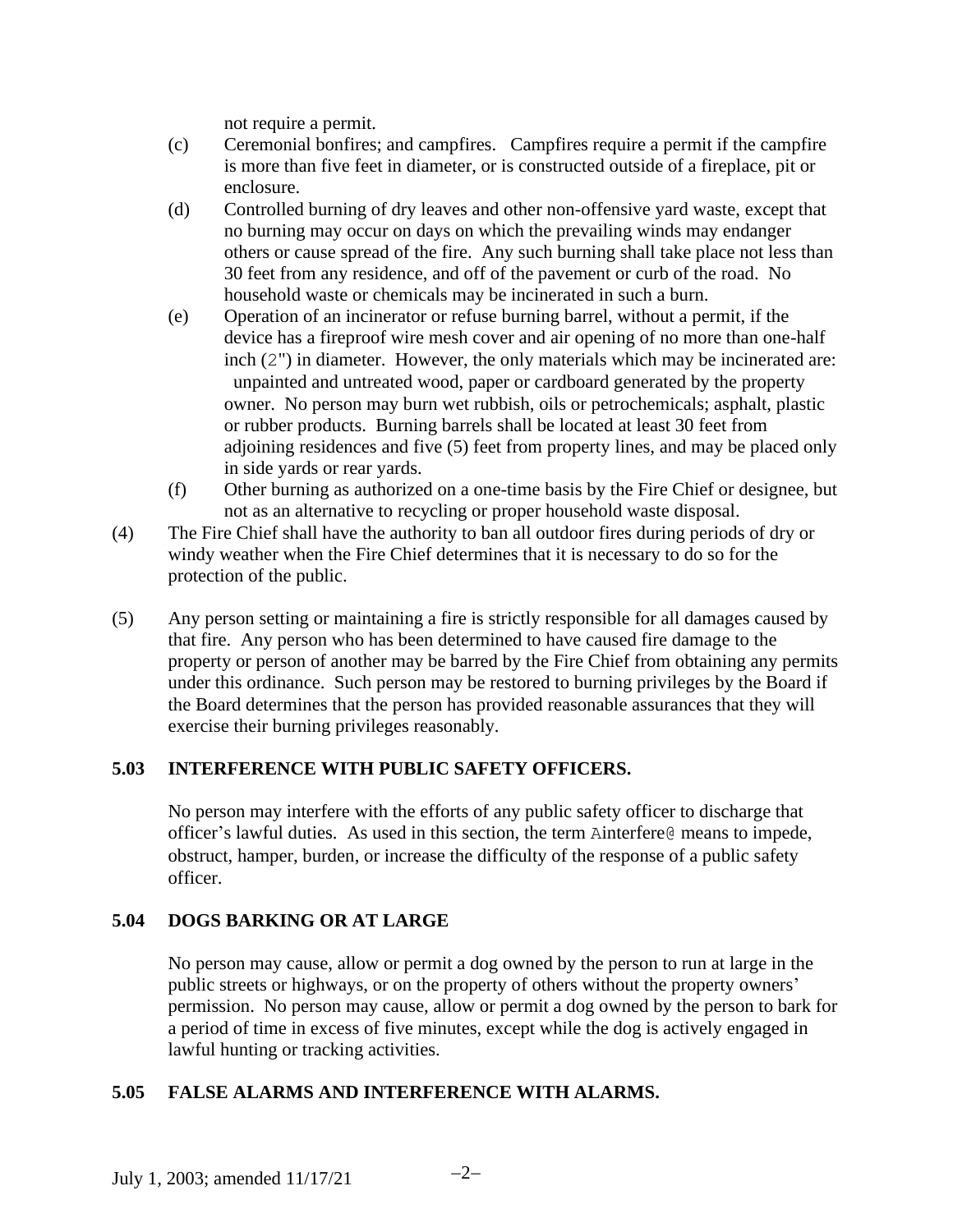- (1) No person may communicate the existence of an emergency or otherwise request the assistance of a public safety officer if there is no basis in fact for the request for services.
- (2) No person may negligently or inadvertently cause a request for assistance to be made to a public safety by a defective or improperly functioning alarm system.
- (3) Any person who violates any provision of this ordinance may be required to reimburse the public safety agency for the actual costs of the public safety response.
- (4) Any person who violates subsec (1) of this ordinance shall forfeit not less than \$500 nor more than \$2,000 for each violation.
- (5) Any person who violates subsection (2) of this ordinance shall forfeit not less than \$50 for the first offense, \$150 for the second offense and \$250 for the third offense. In addition to all other penalties imposed by law, the violator may be required to repair the malfunctioning alarm system. If repairs are ineffective, the violator may be required to disconnect the malfunctioning alarm system or to render it inoperable.

## **5.06 VANDALISM AND GRAFFITTI.**

- (1) No person may intentionally destroy or damage the property of another, or deface the property of another by writing, painting, marking, scratching or otherwise making any mark or drawing on such property.
- (2) Any person who violates subsection (1) shall be required to forfeit not less than \$250 nor more than \$2,000. In addition to any other penalties imposed by law, upon conviction, such violator shall be required to pay the entire cost of repairing, replacing, cleaning or otherwise restoring the damaged, destroyed or defaced property to its original condition. If the violator is under eighteen (18) years of age, the parents or guardians of the violator shall be liable for such damages.

## **5.07 DEPOSITING POLLUTANTS AND FOREIGN MATERIALS.**

- (1) No person may deposit, leave, discharge or place any of the following materials in a roadway, cemetery, park, or on the property of another:
	- (a) household garbage;
	- (b) any chemical for which a materials safety data sheet exists and is required to be maintained by the Community Right to Know Act;
	- (c) industrial sludge, effluent, residue or matter, the disposal of which is regulated by federal or Wisconsin law.
- (2) This ordinance does not apply to:
	- (a) Application of agricultural or lawn treatment chemicals in a manner which is consistent with their labeling;
	- (b) Storage of materials at a recycling center or a licensed solid waste disposal site;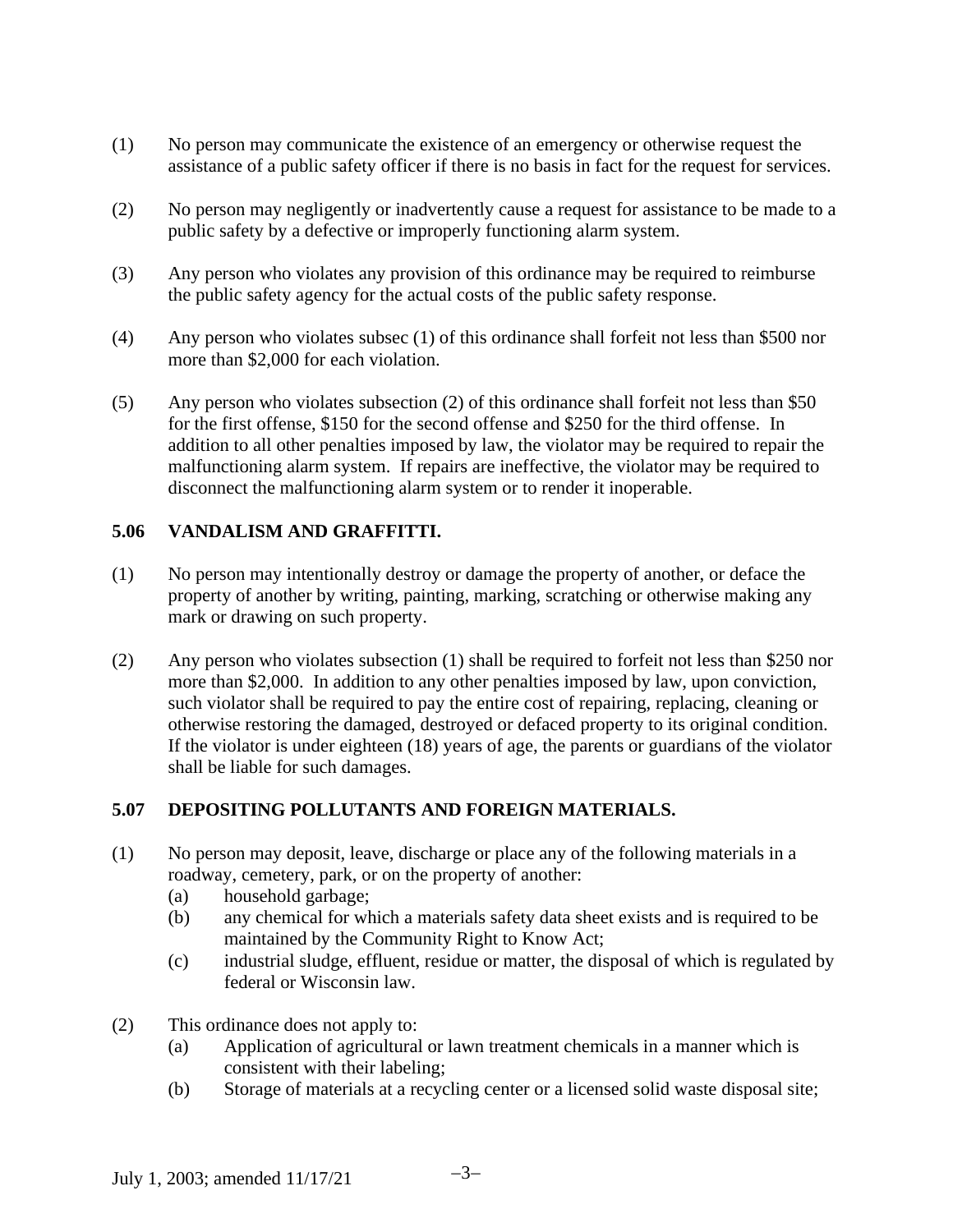- (c) Disposal of industrial wastes or other sludge in a manner which is approved by the Wisconsin Department of Natural Resources, provided that all reasonable efforts are made to reduce odors and to prevent any run-off of such sludge.
- (3) Whoever violates subsection (1) shall forfeit not less than \$250 nor more than \$2,000, and shall be required to reimburse any party which abates the pollution for the actual cost of such abatement.

#### **5.08 ENFORCEMENT.**

- (1) The Dane County Sheriff's Department is hereby expressly authorized and requested to enforce these ordinances when it may appear that a violation of the same has occurred.
- (2) The Board may enforce these ordinances by directing the Town Attorney to commence a forfeiture action pursuant to Wisconsin Statutes.
- (3) If the Town of Springfield shall incur any expense in abating a nuisance or otherwise remedying a deficiency which is a violation of these ordinances, the offender shall reimburse the Town. If the offender fails to do so, the Town may collect the unpaid amounts as special charges against any real property owned by the offender which is located in the Town.
- (4) Pursuant to secs. 60.23(23) and 66.119, Stats., the Town Board of the Town of Springfield hereby elects to utilize the citation method of enforcement of those ordinances of the Town which have a forfeiture penalty.
- (5) The forms used to issue citations shall include the following:
	- (a) The name and address of the alleged violator.
	- (b) The factual allegations describing the alleged violation.
	- (c) The time and place of the offense.
	- (d) The section of the ordinance violated.
	- (e) A designation of the offense in such manner as can be readily understood by a person making a reasonable effort to do so.
	- (f) The time at which the alleged violator may appear in Court.
	- (g) A statement which in essence informs the alleged violator:
		- 1. That the alleged violator may make a cash deposit of a specified amount to be mailed to a specified official within a specified time.
		- 2. That if the alleged violator makes such a deposit, he or she need not appear in Court unless subsequently summoned.
		- 3. That if the alleged violator makes a cash deposit and does not appear in Court, either he or she will be deemed to have tendered a plea of no contest and submitted to a forfeiture and a penalty assessment imposed by s.165.87, Wis. Stats., not to exceed the amount of the deposit or will be summoned into Court to answer the complaint if the court does not accept the plea of no contest.
		- 4. That if the alleged violator does not make a cash deposit and does not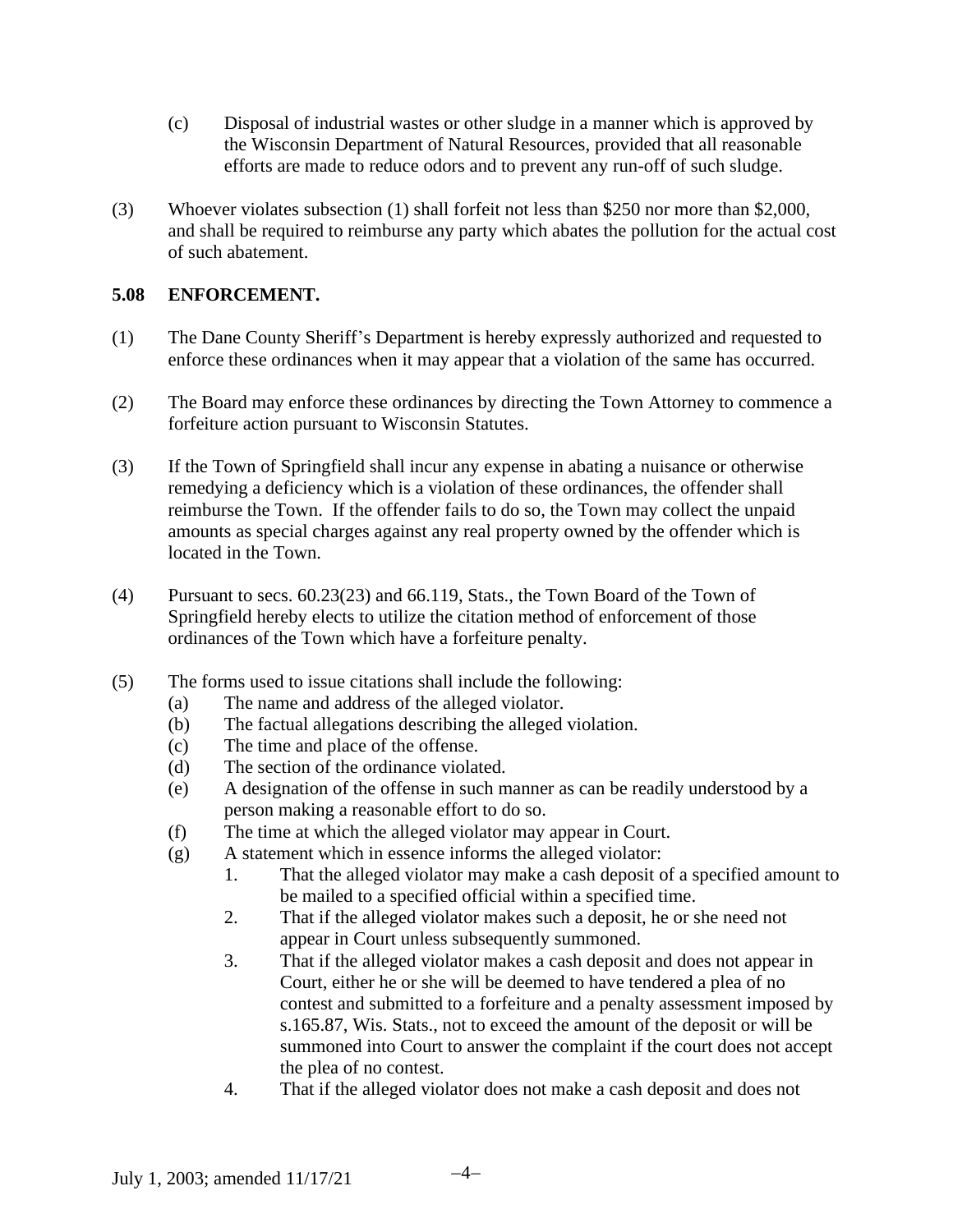appear in Court at the time specified, an action may be commenced against the alleged violator to collect the forfeiture and the penalty assessment imposed by s. 165.87, Wis. Stats.

- 5. A direction that if the alleged violator elects to make a cash deposit, the alleged violator shall sign an appropriate statement which accompanies the citation to indicate that he or she read the statement required under (g) above and shall send the signed statement with the cash deposit.
- 6. The form of the citation to be used by Town of Springfield is on file in the office of the Clerk-Treasurer and is adopted by reference.
- (6) The Town of Springfield hereby authorizes the Town Road Patrolman to issue citations for violation of Ordinance 18-D, related to highways.

# **5.09 CABLE TELEVISION FRANCHISES.**

- (1) Pursuant to 47 U.S.C.  $\cdot$  541(a)(1) and sec. 66.082, Stats., the Town of Springfield enacts the following Cable TV Ordinance.
- (2) The purpose of this ordinance is to encourage the provision of cable television service to the residents of the Town of Springfield on a basis consistent with the public interest and consistent with applicable law.
- (3) Franchise. The Town may, from time to time, grant a franchise for the provision of cable TV services to the residents of the Town of Springfield. Said franchise shall authorize the conduct of a cable television distribution system and all related and appurtenant business, together with the necessary installation, construction, operation and maintenance of said system. Said franchise shall be granted subject to the terms, conditions and reservations included in this ordinance. No person, corporation, firm or entity may provide cable television service for compensation to any property in the Town of Springfield unless the Town has issued a franchise.
- (4) Nonexclusivity. The grant of a cable TV franchise by the Town is nonexclusive and shall not be construed to prohibit the Town from granting, modifying or regulating services provided by any other cable TV operator to the residents of the Town of Springfield. No vested rights, other than those contractual obligations created by this agreement, shall be deemed to have been created on the part of the Company. The Town expressly reserves its full legislative authority with respect to all regulatory matters not precluded by the operation of federal or state law.
- (5) Area of Franchise. The provisions of this franchise agreement shall be applicable to the entire area of the Town of Springfield. No franchisee may make any decision as to the provision of cable TV services based on the low-income status of any resident or residents of the Town of Springfield, as required by the provisions of 47 U.S.C. '541(3).
- (6) Scope of Franchise. The franchise granted herein shall include, without disparagement by way of enumeration, the authority to design, construct, and install a cable TV system; the right to install satellite dishes, antennas, microwave relay towers and such other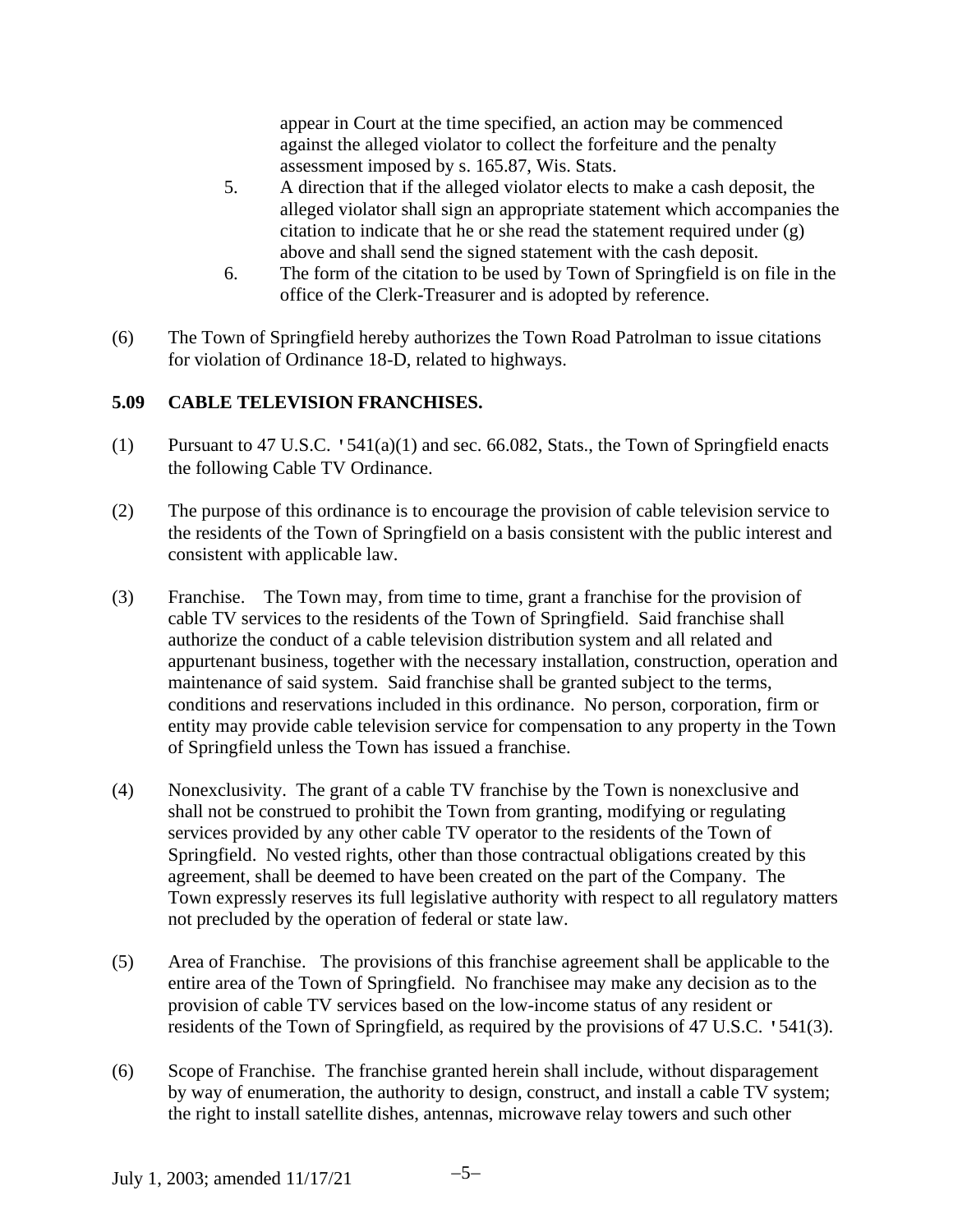receiving devices as are necessary for the receipt of television and communication signals; the right to use public right-of-way within the Town for the purpose of running cables, accessing poles or otherwise installing service runs throughout the Town; the right to install and connect cables or other mechanisms for the interconnection of the distribution system to individual subscribers; the right to install and operate electronic equipment necessary and appurtenant to the operation of the system; the right to install and construct network apparatus; the right to install service connections from distribution lines to individual service recipients and to do all other necessary and proper actions in connection with the lawful operation of a cable system.

- (7) Notwithstanding the grant of the franchise, the operator shall at all times assure that in its operations, construction, maintenance and design of the system, the safety of all persons within the Town is protected; that the functionality and appearance of all property is protected and promoted.
- (8) The grant of a franchise pursuant to this ordinance does not constitute a delegation of the authority of condemnation possessed by the Town pursuant to Chapter 32, Stats., and that any easements which are utilized by the franchisee must be vested and in existence as of this time.
- (9) Compliance With Applicable Law. The franchisee's operations are subject to regulations, of varying extent, by the federal, state and town governments. These regulations include Title 47, sec. 521, *et. seq.,* sec. 66.082, Stats., and the Cable TV Ordinance of the Town of Springfield.
- (10) Rate Regulation. The Town of Springfield does not, at the present time, plan to exercise any rate regulatory authority reserved unto it by 47 U.S.C. '543. However, the Town possesses such authority subject to the conditions of that statute and may, in the sole discretion of the Town, should decide at some future date to impose rate regulation.
- (11) Access Channel. The Town of Springfield does not, at the time of the execution of this agreement, contemplate the requirement of public access channel. However, the Town does reserve, pursuant to 47 U.S.C. '531(a), to, at any future time in its sole discretion, exercise the right to require the franchisee to provide a suitable channel for the telecasting of public access or public interest programs similar in character to those broadcast on the public access channel of the TCI Cablevision system currently installed in the City of Madison.
- (12) Term of Agreement. Franchise agreements shall be for the term of fifteen (15) years, commencing with the date of its execution. The agreement shall be renewable at the option of the franchisee for an additional two (2) terms of five (5) years each. In the event that renewal is sought, the franchisee shall give notice to the public and the Town as required by 47 U.S.C. '546 during that six-month period which begins with the date which is thirty-six (36) months prior to the expiration of the initial term of this agreement. During said renewal notice period, the franchisee shall endeavor to ascertain public sentiment with respect to its operations in order to provide commentary to the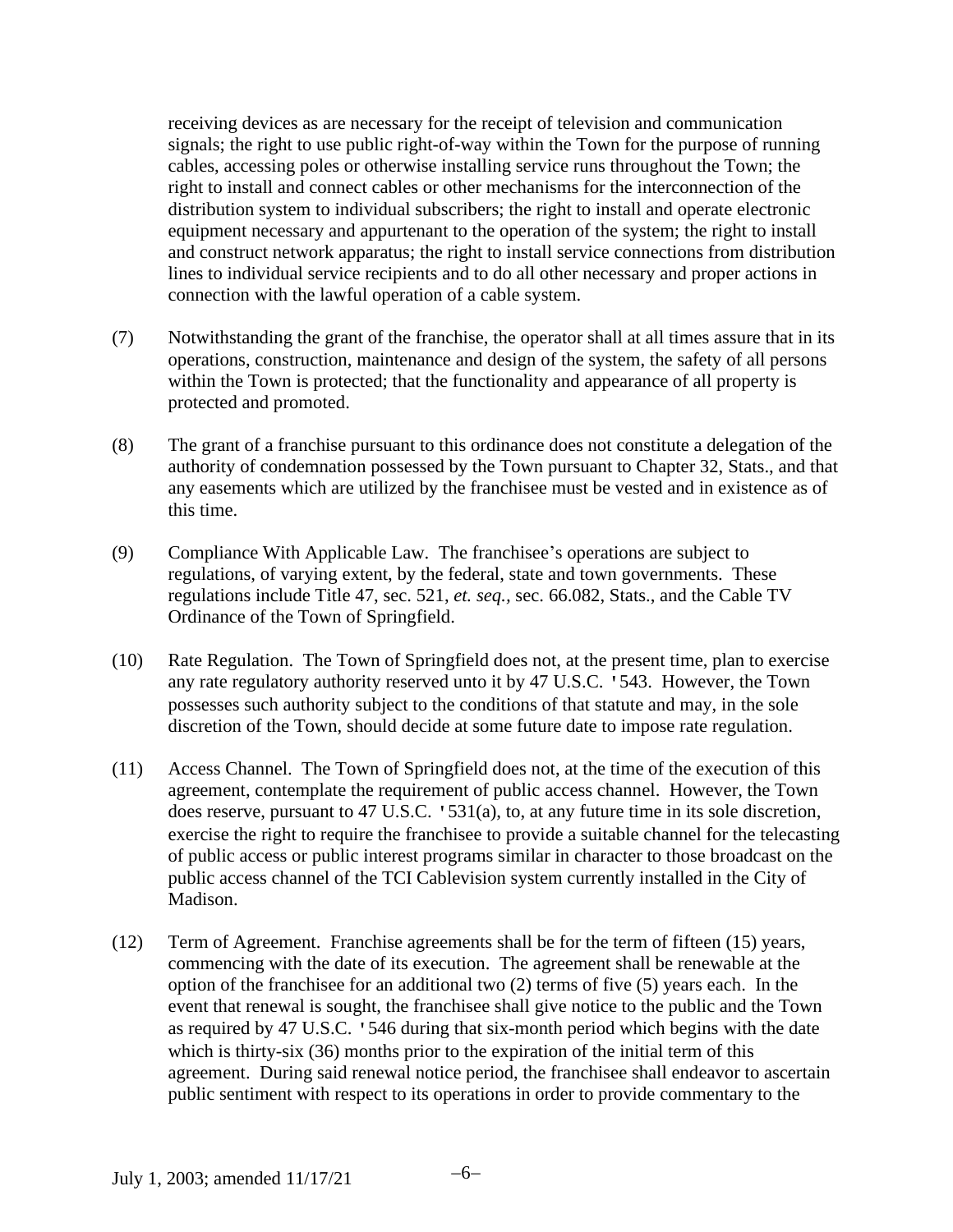Town with respect to the suitability of renewal of the franchise. This obligation of notice shall also apply to the two (2) five-year extensions hereof.

- (13) Transfer of System Ownership. The franchisee is required by federal law to give notice to the Town of its intent to transfer the cable system, and also is required to do so pursuant to sec. 66.082(5), Stats. The Town's consent shall be required prior to any transfer. A transfer is defined as including the conveyance of forty percent (40%) or more of the ownership interest in the Company. The Town shall be given notice of the transfer of any interest equal to or exceeding ten percent (10%) of the total ownership interests in the franchisee at the time of the transfer.
- (14) Customer Service Requirements. The Town of Springfield does not now contemplate monitoring or imposing requirements with respect to the manner in which customer services are provided by the franchisee. However, the Town expressly reserves the right, pursuant to 47 U.S.C. '552, to adopt such standards for customer services as may be, in the sole discretion of the Town, necessary to protect the public interest, if the Town determines that said regulations are required.

## **5.10 RECYCLING AND SOLID WASTE DISPOSAL.**

- (1) The purpose of this Ordinance shall be to maintain and protect public health and sanitation by removal of garbage, rubbish, and other waste material generated in the Town of Springfield, to eliminate dispersal of garbage, waste, and other waste material along the streets, roads, and other public and private properties in and near the Town of Springfield, and to provide a comprehensive Town recycling program. The Town of Springfield finds participation in a mandatory source separation recycling program appropriate in this jurisdiction to conserve available, local landfill capacity. The Town further finds it appropriate to participate in both county-wide and state-wide recycling programs to conserve energy, recycle valuable resources, and to protect public health, welfare and the environment. The Town also finds participation in these programs appropriate to achieve consistency with county-wide recycling policies to ensure that the waste generated in the Town will be able to be delivered to the county-owned landfills and to the county owned material recycling facilities.
- (2) Definitions. The following definitions shall be applicable in this Ordinance:
	- (a) Collector/Hauler. The contractor or entity chosen by the Town Board to handle, transport, and dispose of the solid waste, recyclables and non-recyclables generated in the Town, or, person or persons contracting with waste generators for these services, and will enforce preparation standards for recyclable materials as well as ensure community compliance with this source separation recycling program.
	- (b) Commercial Waste. Waste of whatever material generated by any industrial or business establishment where any trade, occupation, industry or commerce is conducted.
	- (c) Corrugated Cardboard. Heavy duty Kraft paper packaging material with a corrugated medium between two (2) flat paper liners, and does not include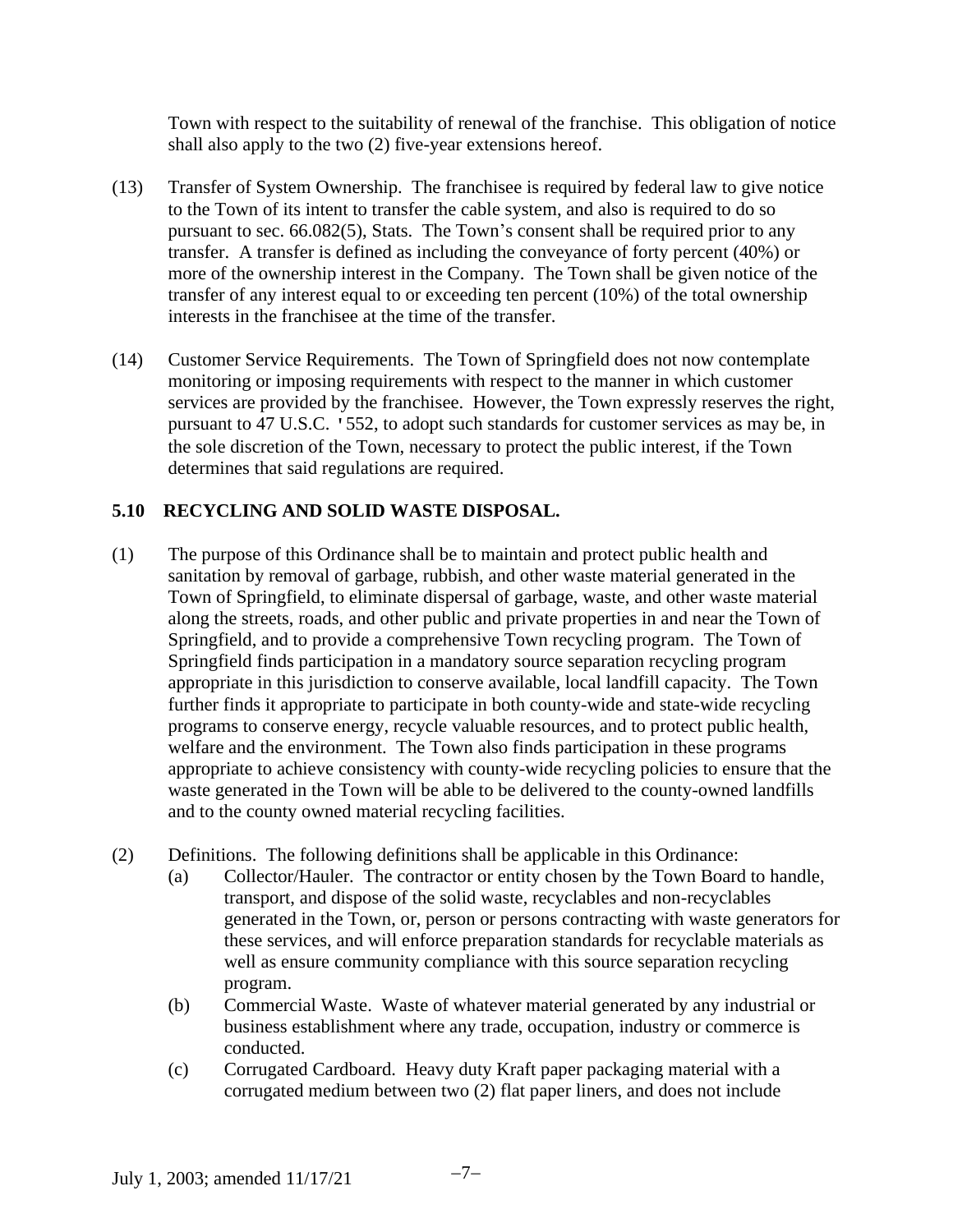paperboard such as for cereal or laundry detergent boxes or holders for six-pack or twelve-packs of beverage cans or bottles.

- (d) Curb. The back edge or curb and gutter along a paved street or where one would be if the street was paved and had curb and gutter.
- (e) Demolition Waste. That portion of solid waste from the repair, remodeling, construction or reconstruction of buildings, such as lumber, roofing and sheathing scraps, rubble, broken concrete, asphalt, plaster, conduit, pipe, wire, insulation, and other like materials resulting from the demolition of buildings and improvements.
- (f) Dwelling Unit. A place of habitation occupied by a normal single-family unit or a combination of persons who may be considered as equivalent to a single-family unit for the purposes of this Ordinance.
- (g) Garbage. Discarded materials resulting from the handling, processing, storage and consumption of food.
- (h) Glass. Glass bottles, jars and containers and does not include window glass, drinking glasses, pyrex, light bulbs or other non-container glass.
- (i) Good Faith. Reasonable efforts to adhere to the policies, standards and rules of this mandatory source separation recycling program.
- (j) Hazardous Waste or Hazardous Substance. Those wastes or substances defined as such in NR 661.03, Wis. Adm Code (including all amendments provided thereto) as provided therein pursuant to Sec. 291.05(1) & (2)-291.11(3) & (4), Wis. Stat., or other acts pursuant to authority vested in the Wisconsin Department of Natural Resources to describe and list materials as such and also includes in the meaning of "hazardous waste" or "hazardous substance" as described herein. Those solid wastes or substances found in household waste [notwithstanding the household waste exclusion provided in NR 661.04, Wis. Adm Code].
- (k) Lead-acid Batteries. Automotive and related batteries that are comprised of lead plates with an acid electrolyte, and does not include nickel-cadmium batteries, dry cell (flashlight) batteries or batteries used in calculators, watches, hearing aids or similar devices.
- (l) Major Appliance. A residential or commercial air conditioner, clothes dryer, clothes washer, dishwasher, freezer, microwave oven, oven, refrigerator, stove, water heater or any other item commonly referred to as a white good.
- (m) Metal Cans. Tin coated steel cans, bi-metal cans, aerosol and aluminum cans used for food and other non-hazardous materials but excluding cans that held paint, paint-related products, pesticides or other toxic or hazardous substances.
- (n) Multi-family Dwelling. A residential building intended to be the residence of three (3) or more independent family units. For purposes of this Ordinance, a duplex shall be considered as two separate single-family dwellings.
- (o) Newsprint. That portion of newspapers (newspapers and advertising circulars normally accompanying newspapers) or periodicals and advertising circularsprinted on newsprint which remain in substantially original condition at the time of disposal such that the material is suitable for commercial-grade recycling. "Newsprint" does not include the paper commonly used in the production of magazines, books, and other physical media for written material or paper which is not suitable for recycling purposes, or is in a state which makes separation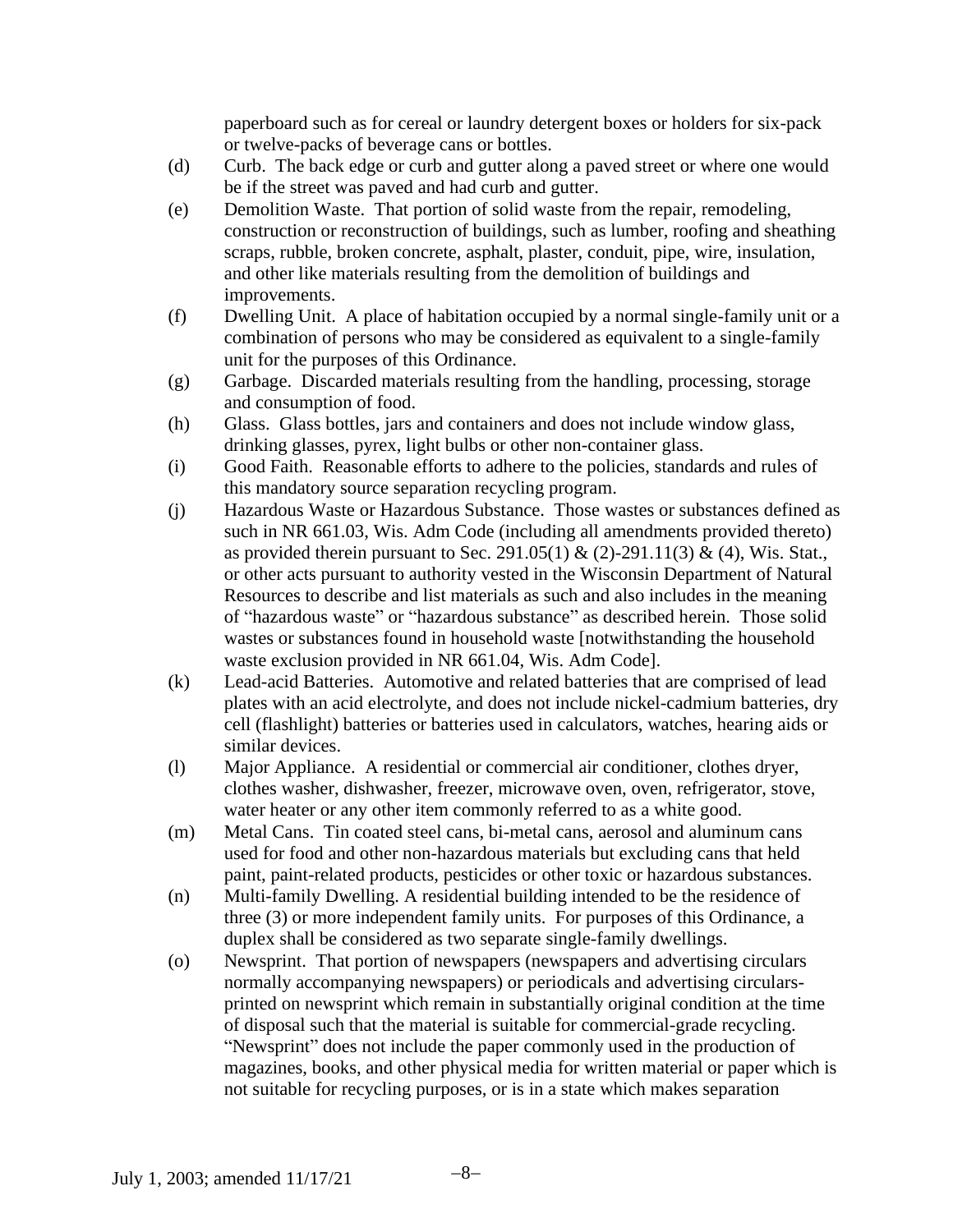unreasonable or unduly expensive, or reasons which include, but are not limited to, the following:

- 1. The paper has been put to another use, such as wrappings for other wastes, and is thus rendered unfit for commercial recycling;
	- i. The paper is no longer flat and folded to the approximate dimensions of its original condition;
	- ii. The paper is mixed in with commercial or municipal litter or refuse as a result of the failure of citizen or business invitees to separate newspapers from other discarded materials outdoors or in publicly accessible areas of buildings;
	- iii. The paper has been damaged or altered by any other means so as to make recycling impossible or unduly difficult.
- (p) Non-recyclable Material. All items of waste not recyclable except hazardous waste or hazardous substances.
- (q) Other Paper. All paper excluding newsprint materials or materials specifically excepted in the definition of "newsprint" and "corrugated cardboard" but shall include grades of fiber materials with available markets for recycling.
- (r) Oversize and Bulky Waste. Large items such as furniture, mattresses, carpeting, construction or demolition materials of substantial dimensions, brush and other large items whose proportions are not easily reduced.
- (s) Person. Any individual, corporation, organization, association, local governmental unit, as defined in Sec. 66.0901, Wis. Stats., state agency or authority or federal agency.
- (t) Plastic Container. A blow-molded plastic bottle made of high density polyethylene (HDPE) or a plastic bottle or jar made of polyethylene terephthalate (PET), but does not include HDPE containers that are not blow molded, including but not limited to, containers for yogurt, cottage cheese, butter, margarine, ice cream and similar products.
- (u) Preparation Standards. Criteria provided establishing acceptable good faith limits for introduction of materials into the source separation recycling program involving either transport to a material recycling center or temporary storage of such materials.
- (v) Recyclable Material. Identified materials meeting preparation standards and shall include the following; newspapers; corrugated cardboard; (unbroken) brown, green and clear container glass; aluminum, bi-metal and tin-coated steel cans; blow-molded HDPE and PET plastic containers; tires (regardless of size); used oil; lead-acid batteries; and large batteries; and large appliances. ARecyclable material@ further means identified materials meeting preparation standards where economical markets or short-term storage are available and shall include the following: other paper; polystyrene foam; PVC containers; polypropylene containers; HDPE and PET containers other than bottles; types of plastic containers labeled Aother@; and other materials determined to have economical markets available.
- (w) Refuse. Combustible and non-combustible materials including, but not limited to: paper products, wood, metal, glass, cloth and products thereof in unrecoverable condition; litter and street rubbish not including yard waste; uncontaminated ashes; and building materials such as wood, concrete, glass, plaster and other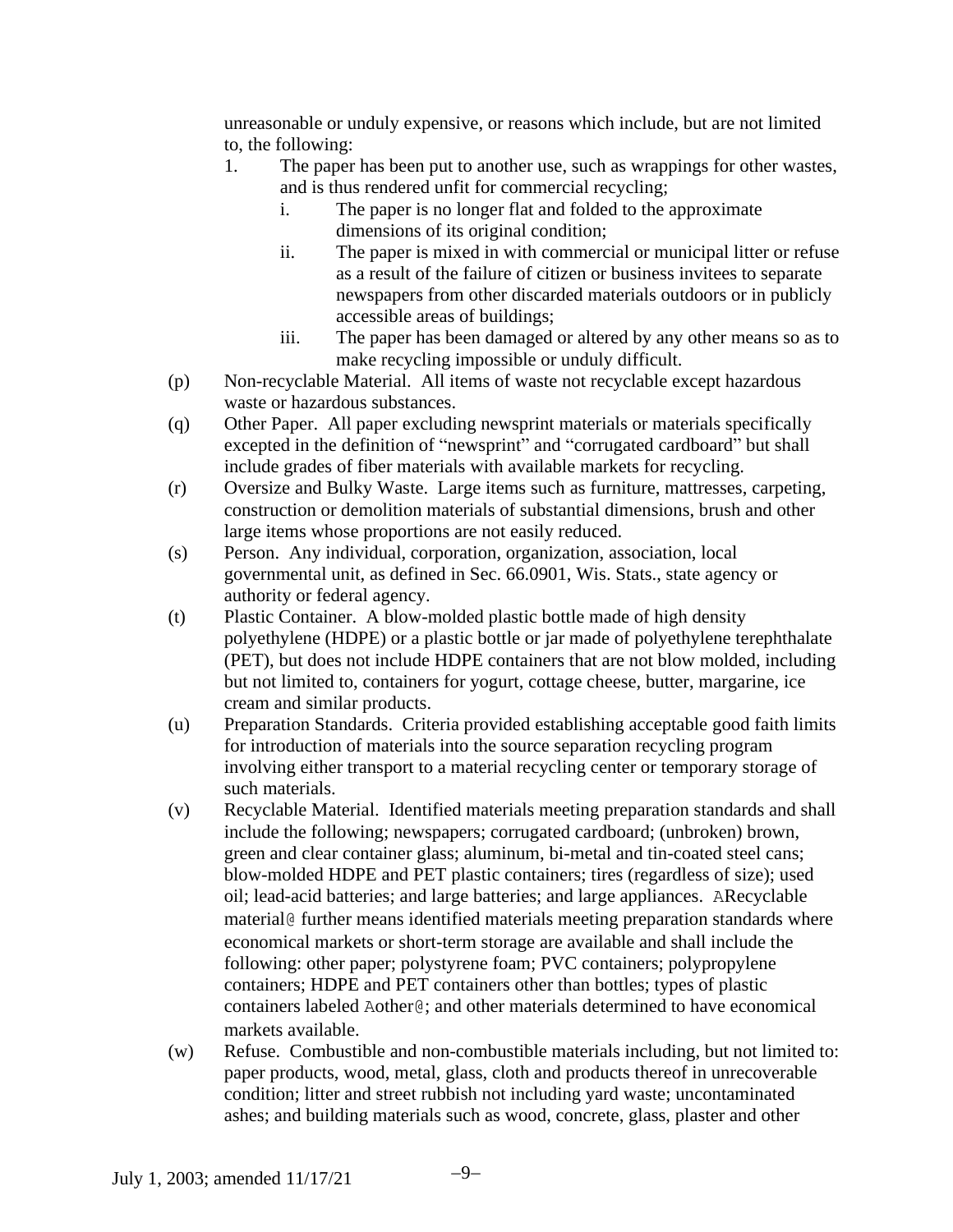intermixed materials produced in construction or demolition of structures. "Refuse" for purposes of this Ordinance shall not include "oversize or bulky waste."

- (x) Residential Solid Waste. All solid waste that normally originates in a residential environment from residential dwelling units.
- (y) Residential Unit. Each living unit in the Town of Springfield designed for permanent living quarters, including single-family dwellings and units in duplexes, tri-plexes, and multi-family units and each unit in a residential condominium project.
- (z) Scavenging. The uncontrolled and unauthorized removal of materials at any point in solid waste management.
- (aa) Solid Waste. Garbage, refuse and all other discarded or salvageable solid materials, including solid waste materials, resulting from industrial, commercial and agricultural operations, and from community activities, but does not include solids or dissolved material in waste water effluents or other common water pollutants.
- (bb) Solid Waste Storage. Safe, environmentally sound short-term containment of materials and for recyclables shall involve preserving materials in a condition meeting preparation standards.
- (cc) Tires. For collection purposes shall mean rubber tires, from automobiles and light trucks, and other tires whose size is less than 1100 x 24.5, which are removed from rims.
- (dd) Used Oil. Any contaminated petroleum-derived or synthetic oil including but not limited to the following: engine and other mechanical lubricants; hydraulic and transmission fluid; metalworking fluid; and insulating fluid or coolant.
- (ee) Yard Waste. Leaves, grass clippings, yard and garden debris, including clean woody vegetative material no greater than six (6) inches in diameter and holiday trees, but does not include tree stumps, extensive root systems or shrubs with intact root balls.
- (3) Mandatory Recycling and Applicability. This Ordinance shall apply to all persons, entities and waste generating activities within the limits of the Town of Springfield and includes but is not limited to all waste generated by all residential and commercial activities. No person shall mix with nonrecyclables for collection by the Town's authorized collector, any material except recyclable material and only in such manner as set forth herein.
- (4) Recyclable Materials and Preparation. All recyclable materials shall be separated from other nonrecyclable garbage and refuse. Recyclable materials shall be left for collection by the Town's authorized collector/hauler by placing all recyclable materials in the special recycling containers provided by the Town or the Town's authorized collection service. Recyclable materials shall consist of:
	- (a) Glass. Brown glass, green glass and clear glass shall be empty, rinsed, clean, unbroken, and have metal covers and caps removed.
	- (b) Cans. All aluminum, tin, steel, copper and other metal cans shall be empty, rinsed and have labels removed (with ends removed and flattened where possible),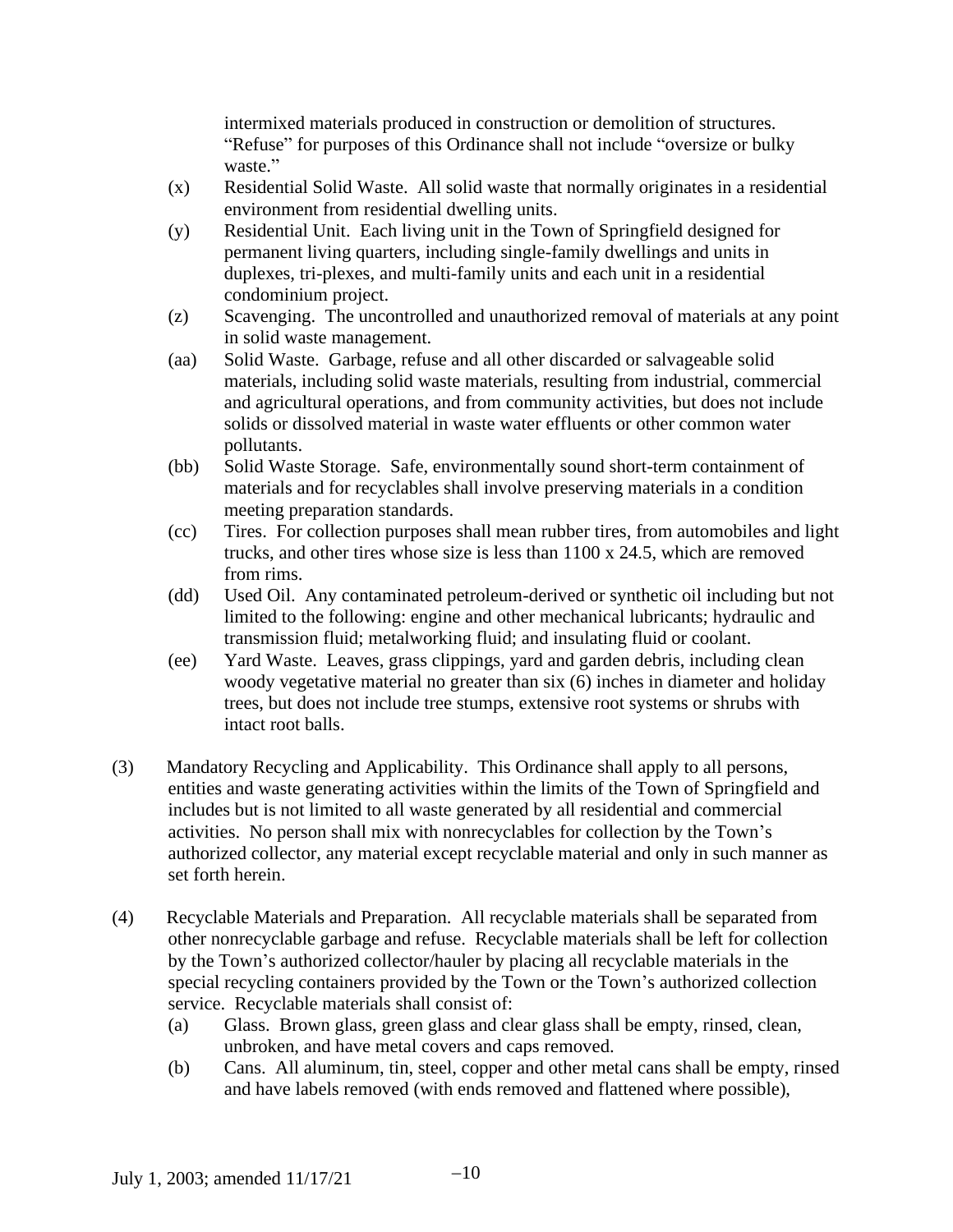except that paint and oil cans may not be recycled.

- (c) Plastic Containers. Plastic containers shall be rinsed and have any metal or plastic rings/caps removed. Plastic containers with handles left for collection by the Town's collection service shall not be tied together and should be placed next to the recycling container.
- (d) Corrugated Cardboard. Corrugated cardboard shall be flattened, empty, free of food debris, bundled in eight (8) inch or ten (10) inch bundles, and be placed beside the recycling container for collection. Waxed cardboard may not be recycled.
- (e) Newsprint. All newsprint shall be bundled pursuant to Section 6 below.
- (f) Aluminum. All products made of aluminum, including aluminum cans, foil, wrappers, pie pans, and containers for prepared dinners or other foods, screen frames, and lawn chairs shall be clean and flattened.
- (g) Tires. Tires, as defined in Subsection (b), shall be less than 1100 x 24.5 in size, and removed from rims.
- (h) Additional Materials/ Standards. Furthermore, additional preparation standards may be provided by notice to generators of waste and collectors/haulers or by amendment to this Subsection when other materials become recyclable dependent upon available economic markets.
- (5) Nonrecyclable Materials Designated. Nonrecyclable materials shall include the following:
	- (a) Glass: All pyrex glass, window glass, light bulbs, ceramics, mirrors, broken glass and china shall be considered nonrecyclable.
	- (b) Plastics: Rigid cottage cheese containers, plastic wraps, egg cartons, Melaminetype plastics, and all forms of polystyrene foam shall not be placed with recyclable materials but shall be disposed of in the manner prescribed for other nonrecyclable refuse.
	- (c) Glossy Paper: All waxed paper, waxed cardboard, envelopes with gum labels, glossy paper, magazines and envelopes with plastic windows shall be considered nonrecyclable paper.
	- (d) Other Materials: All other garbage and refuse not qualifying as recyclable materials.
- (6) Newsprint Recycling.
	- (a) No person in the Town of Springfield shall dispose of newsprint with nonrecyclable refuse, except for such newsprint rendered unfit for recycling. This Subsection shall apply to all persons, governmental operations and business, commercial, retail and industrial enterprises however organized and of whatever type, if such refuse is to be deposited in a Dane County landfill.
	- (b) Newsprint left for collection and recycling shall be bundled with heavy string or cord, securely tied in both directions, and be left beside the recycling container. No newsprint bundled for recycling shall weight in excess of twenty-five (25) pounds nor shall such bundle exceed the height of ten (10) inches. Newsprint may be recycled in any other lawful manner. Newsprint shall not be placed in containers with other nonrecyclable refuse or garbage.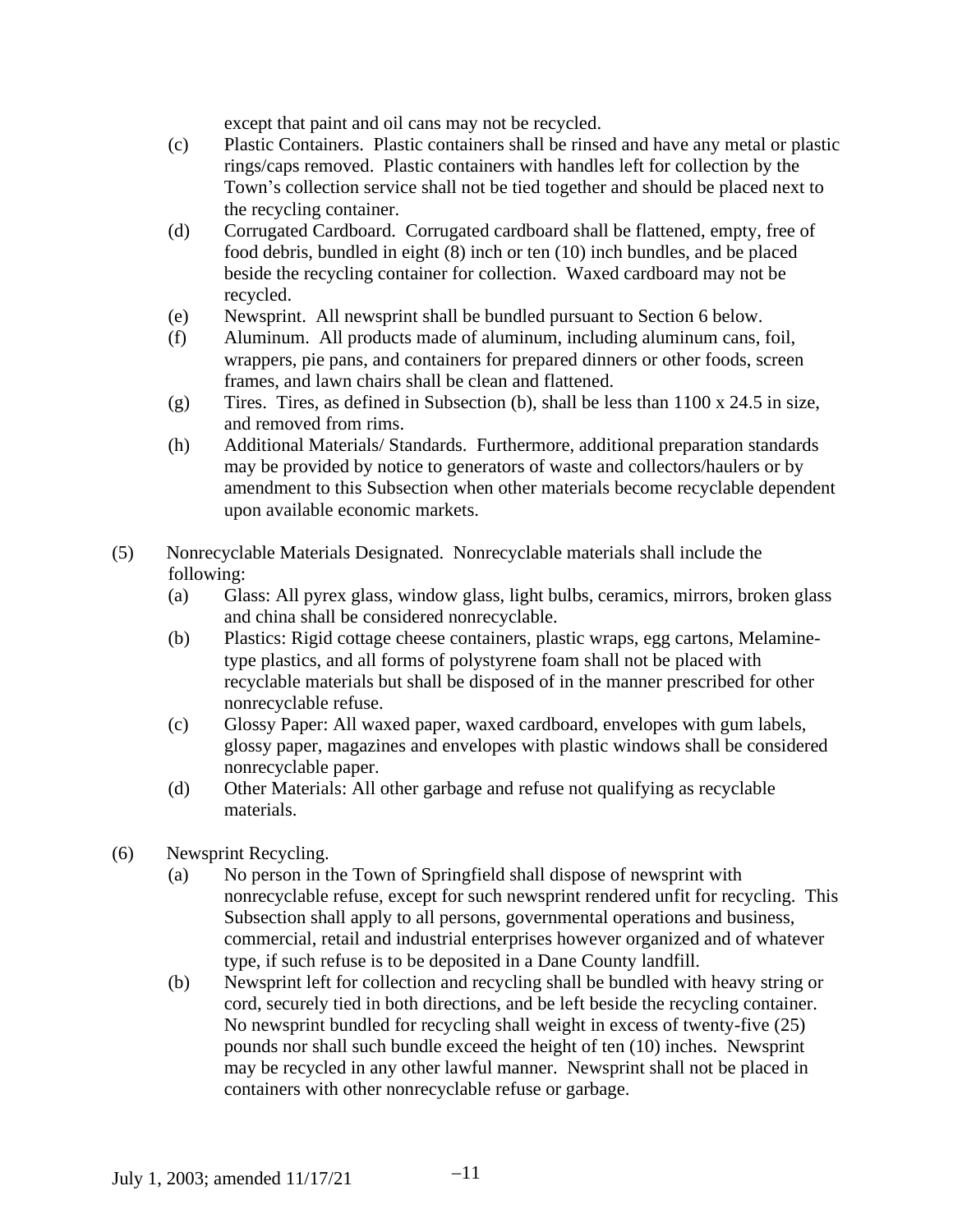- (c) All garbage, refuse and other nonrecyclable materials shall be collected, removed and disposed of pursuant to the Town's agreement with the designated collector/hauler or persons' private agreements with collectors/haulers. Newsprint and other recyclables placed for recycling shall become the property of the Town of Springfield or its authorized collector.
- (7) Disposal of Nonrecyclable Materials.
	- (a) Nonrecyclable materials shall be separated from recyclable materials and shall be placed for collection by the Town's authorized collector.
	- (b) All nonrecyclable materials shall be placed in proper containers or plastic garbage bags not exceeding a capacity of thirty (30) or forty (40) gallons and/or a net weight of fifty (50) pounds. All refuse material not suitable for placement in containers or bags shall be placed in bundles or broken into sizes small enough to be easily handled and shall be equipped with suitable handles and tightfitting covers and shall be watertight. All garbage containers shall be kept in a neat, clean, and sanitary condition at all times. All garbage containers for residential units shall be of metal, durable plastic, or other suitable, moisture-resistant materials, including heavy-duty refuse disposal plastic bags. Metal garbage cans shall be of sufficient thickness to resist denting during normal handling by collection crews. Plastic garbage bags shall be closed with a tie and shall consist of plastic materials not damaged by freezing and not susceptible to melting. They shall be capable of being handled during hot and cold weather without damage during normal handling by collection crews. Plastic bags shall be of sufficient strength to allow lifting and loading of contents without tearing.
	- (c) Requirements for Multi-Family Dwellings. Owners of multi-family dwellings shall provide adequate containers for handling and collection of recyclable materials enabling tenants to ensure separation of recyclables and ensuring that recyclables meet preparation standards. The following shall be acceptable means of providing containers: (1) providing two containers for each dwelling unit with one container being for glass, metal cans and plastic containers and the other container being for bundles of corrugated cardboard and newspapers with some special provision for lead-acid batteries and tires; (2) providing a series of containers for the complex of sub-units thereof with unique containers for each type of recyclable to be shared in common by occupants of the multi-family dwelling not including provisions for major appliances or used oil; with sufficient, separate containers to achieve good faith separation of recyclables based upon size of the multifamily dwelling, and the handling, transportation and processing requirements for the collector/hauler. Containers shall be clearly designated and marked as to the recycles contained therein, and containers shall be maintained in a clean, safe and watertight condition. Owners of multi-family dwellings shall exercise good faith to assure that residents and occupants comply with recycling requirements of this Ordinance. Owners of multi-family dwellings shall notify tenants at the time of renting or leasing the dwelling and semiannually thereafter of the recycling programs provided in this paragraph. Additionally, owners of the multi-family dwellings shall provide for the collection of recyclable materials separated from solid waste by tenants and delivery of the aforementioned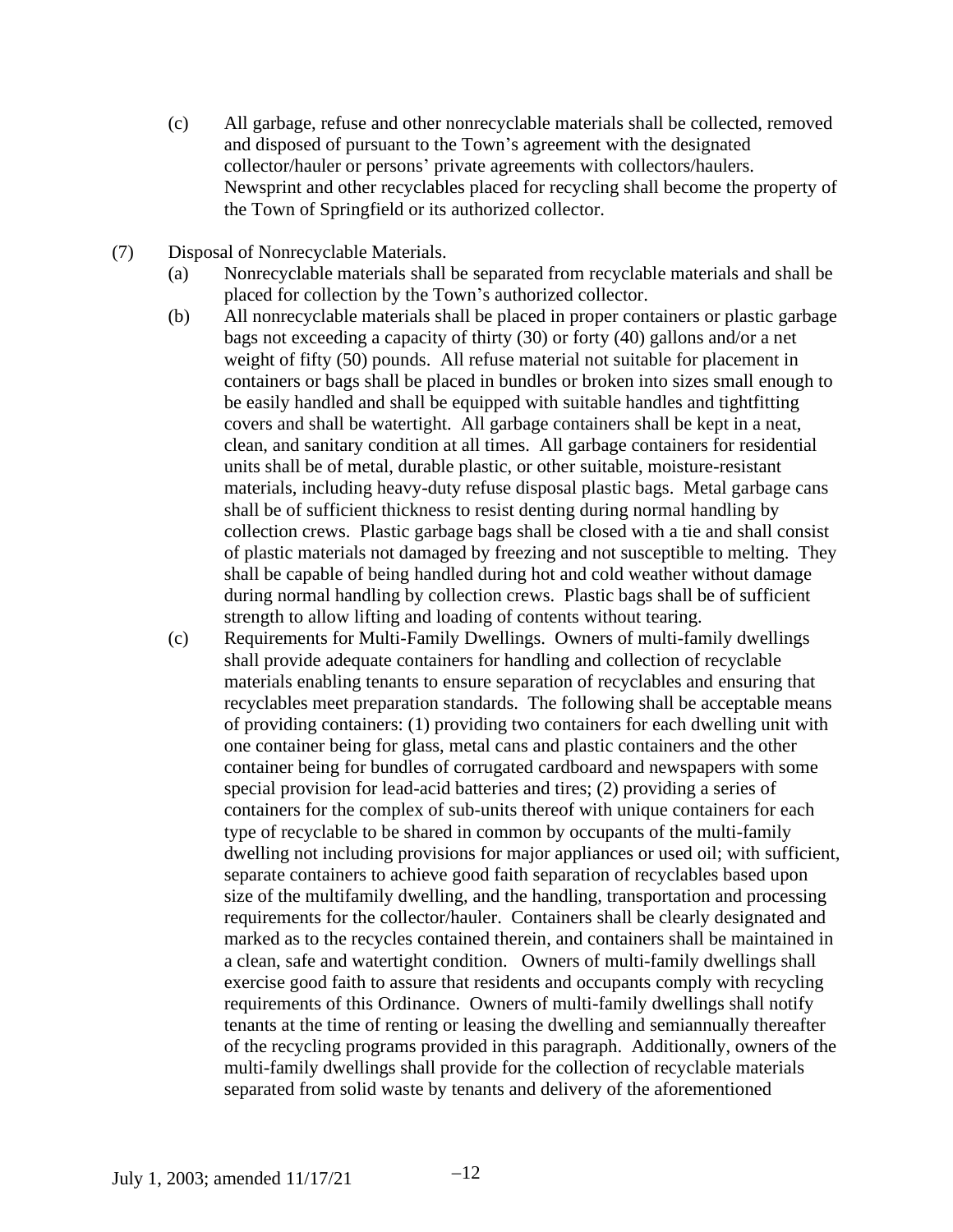recyclables to a material recycling facility when volumes are in excess of the Town collector/hauler contract.

- (d) It shall be the duty of every occupant, tenant, or proprietor of any residential unit to provide and at all times keep in a suitable place readily accessible to the refuse collector, garbage containers capable of holding all garbage which would ordinary accumulate on such premises between the times of successive collections. The owner of any multiple dwelling shall furnish or require the tenant thereof to furnish proper garbage containers. Garbage containers located at multiple dwellings shall be marked so as to indicate the residential unit to which they belong.
- (8) Mandatory Separation of Materials for Composting; Yard Wastes.
	- (a) No person in the Town shall, by curbside collection, dispose of deciduous materials, such as yard waste, grass clippings and leaves, with other refuse that may be lawfully left for collection. Yard waste, such as grass clippings and leaves, may be brought to a composting site designated by the Town of Springfield, if any.
	- (b) The Town Board shall prepare regulations, standards and schedules as necessary to make effective all provisions of this Ordinance. Periodically, upon a schedule adopted by the Town, the Town Board may prepare notices and distribute other information to persons and entities generating waste within the Town for the purpose of informing the public about the requirements dictated by this mandatory source separation recycling ordinance.
- (9) Nondisposable Materials. It shall be unlawful for any person to place for regular collection any of the following wastes:
	- (a) Hazardous waste;
	- (b) Toxic waste;
	- (c) Chemicals;
	- (d) Explosives or ammunition;
	- (e) Drain or waste oil or flammable liquids;
	- (f) Large quantities of paint;
	- (g) Dead animals;
	- (h) Trees and stumps;
	- (i) Gravel and concrete;
	- (j) Construction debris;
	- (k) Animal or human waste;
	- (l) White goods (unless as a special haul item);
	- (m) Tires;
	- (n) Christmas trees;
	- (o) Bedding and furniture;
	- (p) Appliances.
	- (q) The aforementioned materials shall be disposed of in the manner prescribed by federal or state laws, or as provided for herein.
	- (r) Materials that the Town collector will dispose of for a separate fee may be disposed of by special arrangement between the waste generator and said Town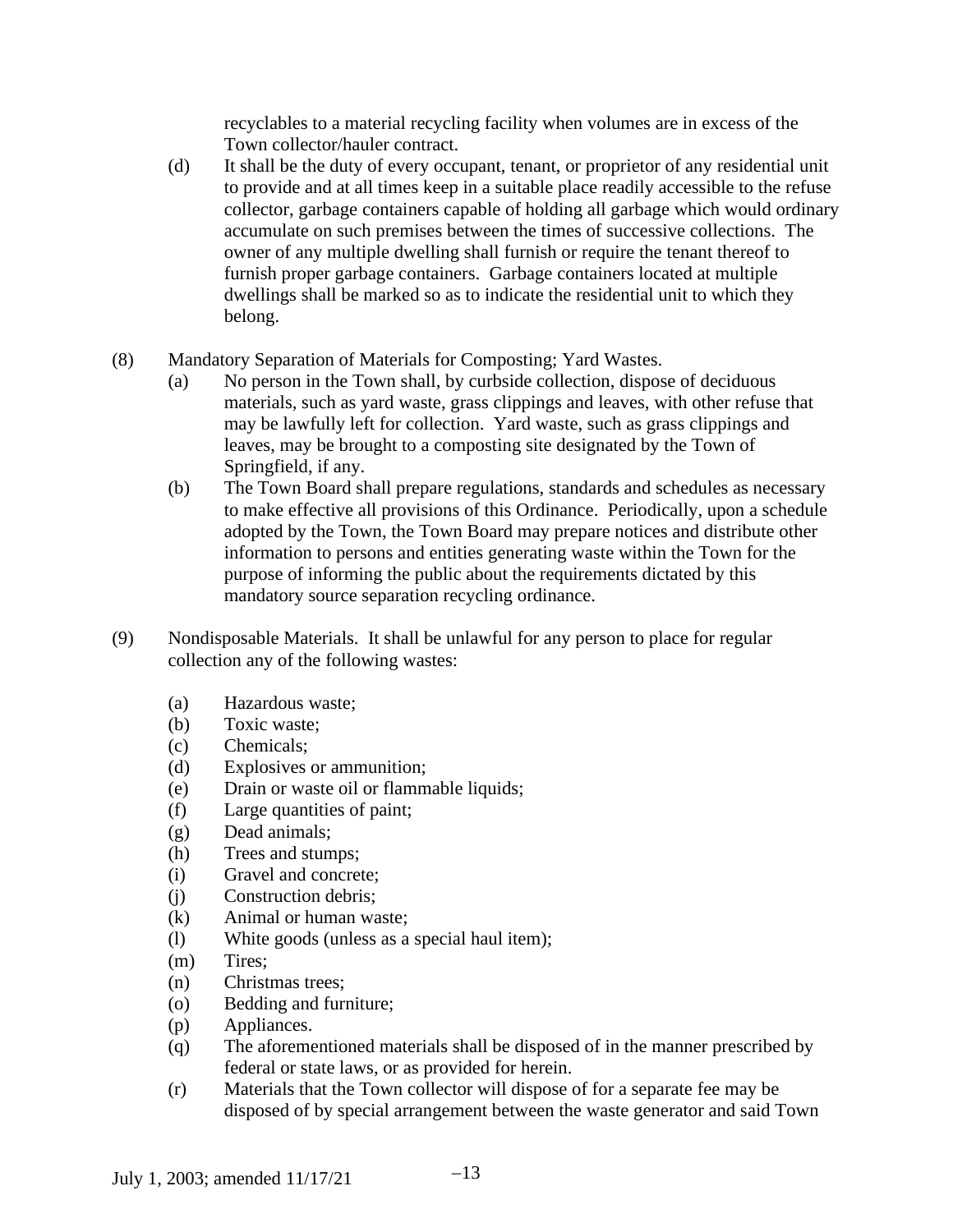collector.

- (s) Hot or cold ashes.
- (10) Hospital/Medical Wastes. It shall be unlawful for any person to place for collection any pathogenic hospital or medical wastes. Such items as needles and syringes may be disposed of as long as they are contained to eliminate injury to disposal personnel.
- (11) Building Waste. All demolition waste resulting from remodeling, construction, or removal of a building, roadway, or sidewalk shall be disposed of by the owner, builder, or contractor. Building materials of any kind will not be disposed of by the Town or its collection service.
- (12) Alteration of Recyclable Materials. It shall be unlawful to intentionally alter recyclable materials so as to render them as nonrecyclable material.
- (13) Restriction on Time of Placement.
	- (a) All receptacles and containers for nonrecyclable and recyclable materials that are placed adjacent to the public street for collection as designated by the collector shall be placed adjacent to the public street not earlier than twenty-four (24) hours before the regular collection time and shall be removed from the curbside collection point within twenty-four (24) hours after the regular collection time.
	- (b) The time for collection shall be determined by the authorized collector, as approved by the Town Board.
- (14) Refuse from Outside of Town. It shall be unlawful to bring refuse from outside the Town of Springfield limits into the Town limits for disposal unless specifically authorized by written agreement with the Town.
- (15) Title to Refuse and Recyclable Materials.
	- (a) In the absence of an agreement to the contrary, title to the refuse and recyclable material placed for collection and disposal by the Town or its agents shall vest in the Town of Springfield as soon as it is placed for collection. It shall be a violation of this Ordinance for any person unauthorized by the Town to collect or pick up or cause to be collected or picked up any recyclable materials that are placed for disposal by the Town or by any authorized agent. Any and each such unauthorized collection or scavenging of recyclable materials in violation hereof shall constitute a separate and distinct offense punishable as provided for herein. Nothing herein shall be construed to allow for scavenging, removal, transportation, or resorting of refuse which has been placed for disposal under this Ordinance. Any such scavenging or separation of refuse that has been placed for disposal by the producer of said refuse shall be deemed a violation of this Ordinance.
	- (b) This Ordinance shall not prohibit the actual producers of recyclable materials or the owners of residential units or nonresidential units upon which recyclable materials have been accumulated from personally collecting, conveying, and disposing of recyclable materials, provided such producers or owners do not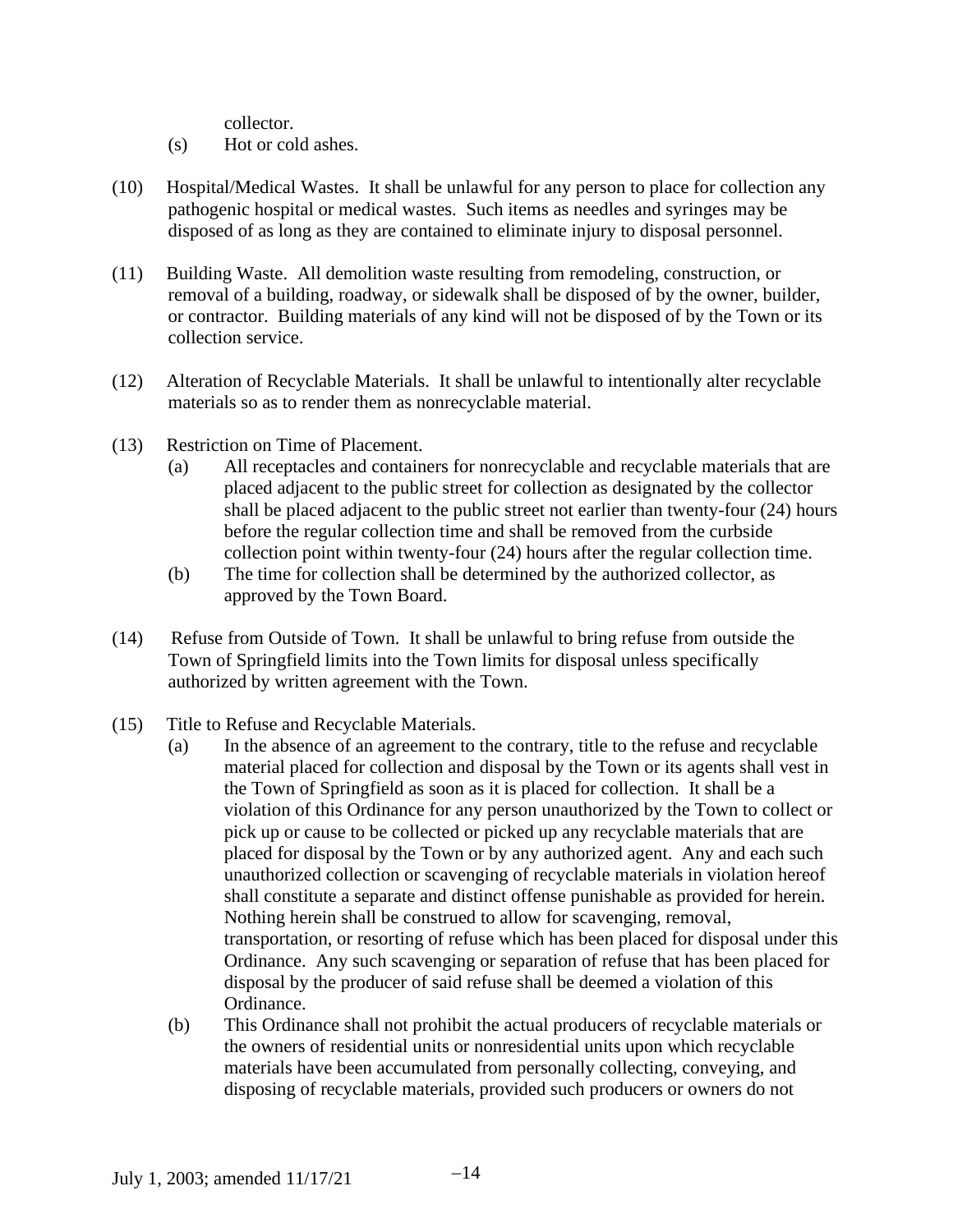violate the intent of this Ordinance.

- (16) Garbage Accumulation; When a Nuisance. The accumulation or deposit of garbage, trash, or putrescible animal or vegetable matter in or upon any lot or land or any public or private place within the Town which causes the air or environment to become noxious or offensive or to be in such a condition as to promote the breeding of flies, mosquitos, or other insects, or to provide a habitat or breeding place for rodents or animals, or which otherwise becomes injurious to the public health is prohibited and declared to constitute a nuisance. Refuse areas shall be kept in a nuisance - and odor free condition. Refuse shall not be allowed to accumulate. Violation will result in the occupant and/or owner being notified to clean up his/her area with continued violations resulting in the owner being prosecuted under provisions of this and other Town Ordinances.
- (17) Improper Placement. No persons shall deposit, throw, or place any garbage, offal, dead animals, combustible refuse or other deleterious matters in any park, lane, alley, street, public grounds or public place within the Town, nor place any garbage, offal, dead animals or other refuse matter upon any private property not owned by such person without such person's consent. If not deemed non-collectible, these materials may be placed for collection on the owner's property if the same is enclosed in proper vessels or containers which shall be watertight and kept so with tightly fitting covers.
- (18) Special Haul Items. It shall be unlawful for any person receiving residential garbage collection with the Town of Springfield to set for regular collection special haul items. Such special haul items may be disposed of by contracting directly with private collectors at the rates in effect at the time.
- (19) Interference with Authorized Collector. No person other than an authorized collector shall collect or interfere with any waste after it shall have been put into a garbage receptacle and deposited in the proper place for the collector, nor shall any unauthorized person molest, hinder, delay or in any manner interfere with any authorized garbage collector in the discharge of his/her duties.
- (20) Other Prohibited Practices in Collection and Handling of Recyclables. No person, persons or other entity generating waste within the Town shall do any of the following:
	- (a) Deposit or cause to be deposited any recyclable material at any authorized collection point when the site is closed or not operating.
	- (b) Deposit or cause to be deposited any waste material whether recyclable or not in or upon any public street, public waters, or public grounds in the Town except at authorized locations within appropriate packaging or placed into appropriate containers during specifically authorized collection periods if any are provided.
	- (c) Deposit or cause to be deposited any recyclable materials in any container not specifically intended for the collection of that type or group of recyclable material.
- (21) Violations; Penalties.
	- (a) Any person who shall violate any of the provisions of this Ordinance shall be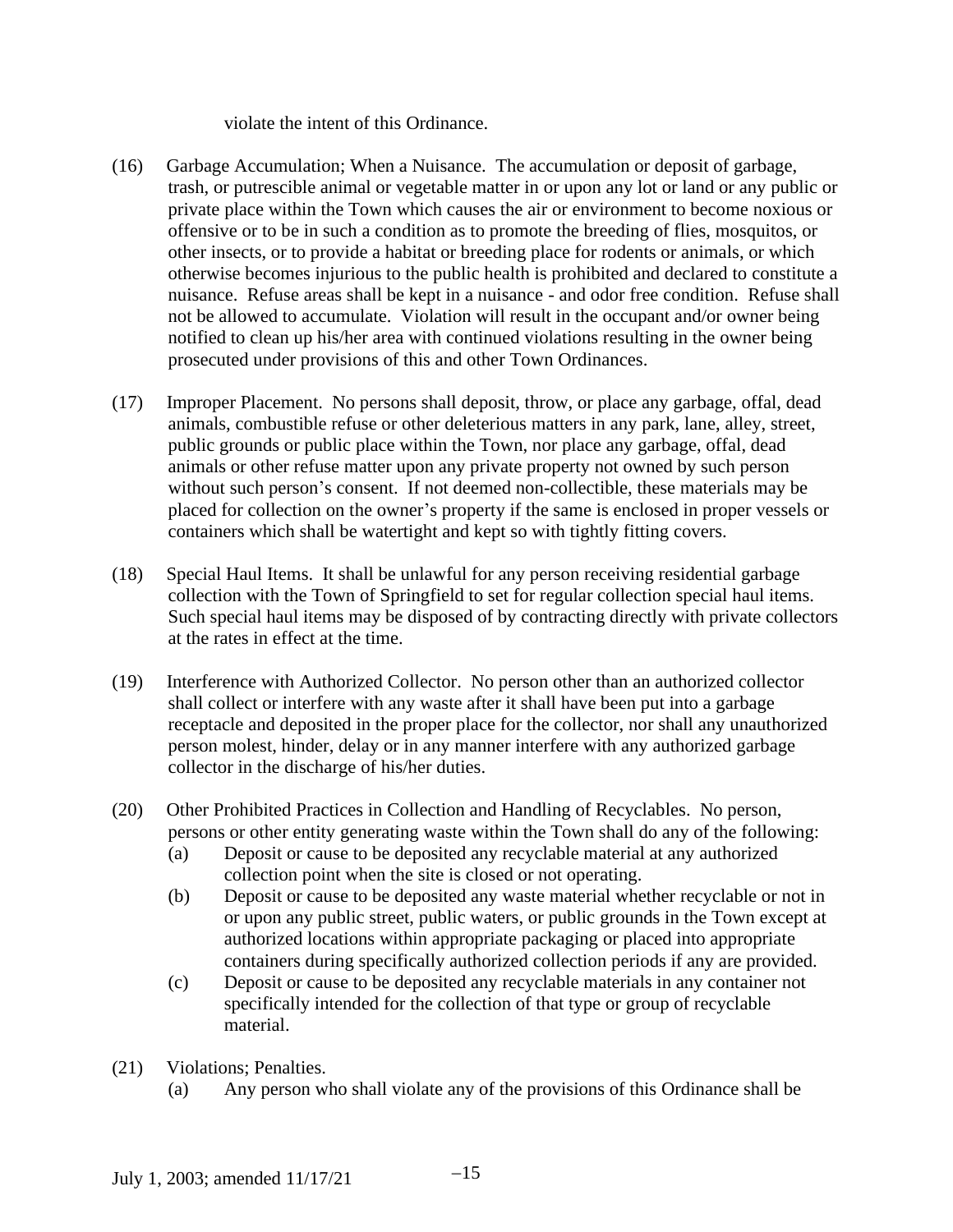subject to a penalty which shall be as follows:

- 1. First Offense. Any person found in violation of any provision of this Section as a first offender shall receive a warning notice requiring compliance and may be subject to having refuse in violation of the provisions herein not collected.
- 2. Second and Subsequent Offenses. Any person found guilty of violating any part of this Ordinance who has previously been notified of being in violation or been convicted of violating the same Ordinance within one (1) year shall, upon conviction thereof, forfeit not less than Twenty-Five Dollars (\$25.00) nor more than Five Hundred Dollars (\$500.00) for each such offense, together with costs or prosecution and, if default of payment of such forfeiture and costs, shall be imprisoned in the County Jail until such forfeiture and costs of prosecution are paid, but not exceeding six (6) months.
- (b) Each violation and each day a violation continues or occurs shall constitute a separate offense. Nothing in this Ordinance shall preclude the Town from maintaining any appropriate action to prevent or remove a violation of any provision of this Ordinance.
- (22) Special Collections for Violations. If any entity, including those receiving collection from a private firm, is found in violation of the collection and storage requirements of this Chapter and fails to comply with a notification and/or requirements of this Chapter and fails to comply with a notification and/or citation, the Town Chairperson shall be empowered to order a special collection to remove such violation. The person shall be notified of such special collection and the charges therefore. The special collection shall be made; and if billing plus \$50 is unpaid, the bill shall be considered a lien on the property and shall be placed on the tax bill. A person shall not use the special collection provision of this Chapter to circumvent requirements for collection by a private firm.
- (23) Severability. The provisions of Ordinance shall be held to be minimum requirements and shall not be deemed a limitation or repeal of any other power granted by the Wisconsin Statutes or pertinent Dane County Ordinances in their interpretation and application. Because this Ordinance creates a comprehensive, mandatory source separation recycling program in our community, where any terms or requirements or interpretations consistent with state and county law shall control. If any provision of this Ordinance is found to be invalid or unconstitutional or if the application of this Ordinance to any person or circumstance is invalid or unconstitutional, such invalidity or unconstitutionality shall not affect the other provisions or applications of this Ordinance which can be given effect without the invalid or unconstitutional provisions or applications.
- (24) Contracting with Collector/Hauler.
	- (a) The Town finds that the purposes of the Ordinance will be better served by limiting collection of waste activities to a minimum and to that end the Town will contract with an independent contractor to provide waste collection services in accordance with this Ordinance. If any person needs a service in excess of that provided by such collector/hauler pursuant to the collection contract with the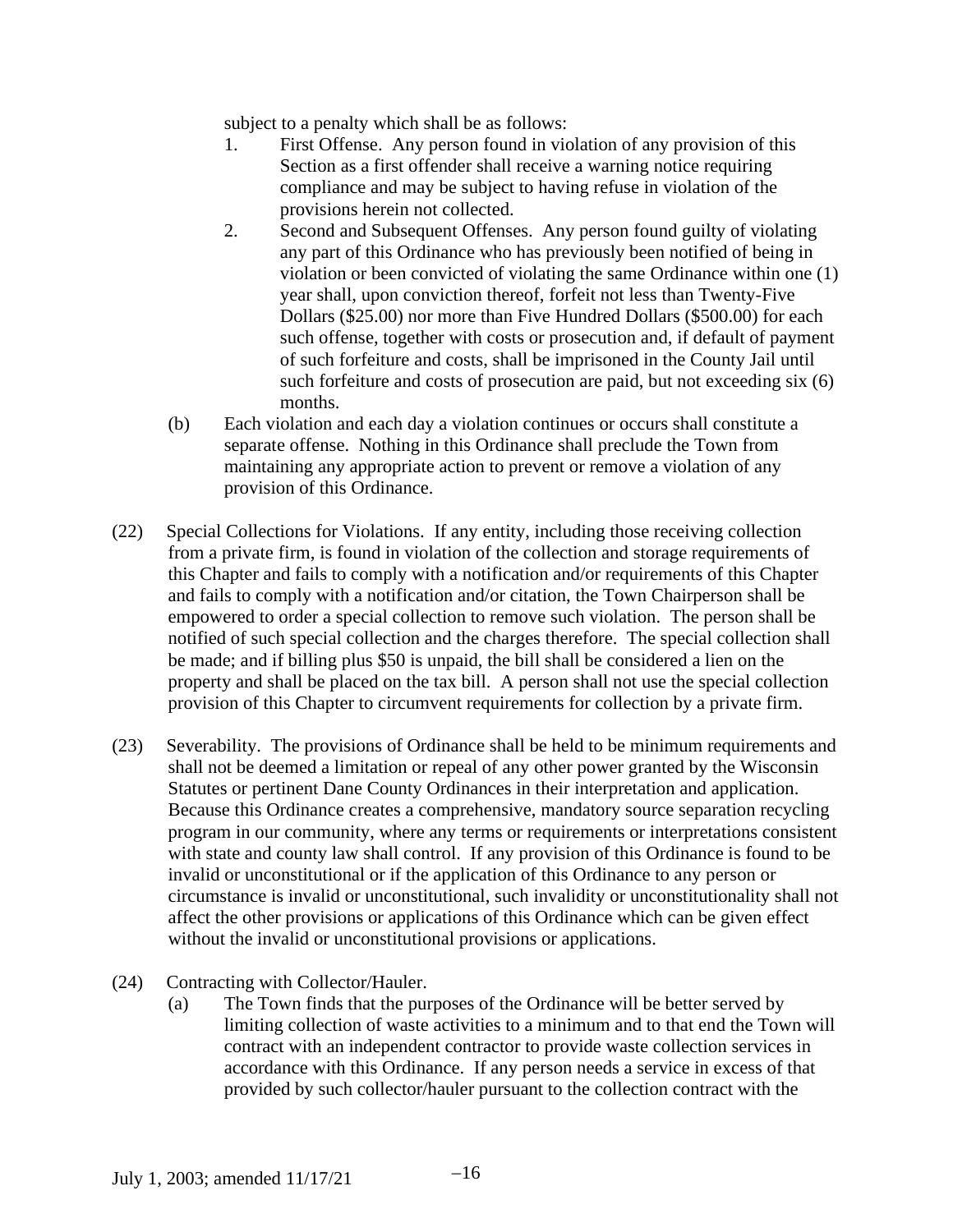Town, such person is free to contact, at such person's cost, for such additional services as may be required or desired.

- (b) The Town shall be authorized to place the pro-rata cost of such collector/hauler's fee for such services on the tax bill for the real property from which such waste is generated. Said amount so placed on the tax bill for each year in advance of such services and when so placed shall have the same force and effect as real estate taxes and shall be paid as in the same manner as real estate taxes.
- (c) The Town and the collector/hauler shall establish pick-up times for the collection of collectible wastes.
- (25) Condominiums and Multi-Family Dwellings. Each condominium association in the Town shall be responsible for establishing compliance with this Ordinance by the owner of each condominium unit, and shall submit its plan for compliance to the Town for approval and shall submit for approval of the Town any changes in such plan. Such plan may provide for the purposes of this Ordinance. Each condominium unit shall be treated the same as a single residential dwelling or the entire condominium shall be treated for such purposes as a multi-family dwelling [Section  $5.10(7)(c)$ ]. In approving such a plan, the Town shall consider which plan under the circumstances would better promote the purpose of this Ordinance. Each owner of a multi-family building, with the consent of the Town, shall have the option of treating each unit within said building as a singlefamily residence or comply with the requirements of Section  $5.10(7)(c)$ , except that duplexes shall be treated as two single-family residences.
- (26) Commercial Buildings. The owners of commercial, retail, industrial and governmental facilities shall provide adequate separate containers for the disposal of recyclable materials as defined herein and shall regularly notify all users of said premises of such facilities, including employees, agents and customers of county and municipal recycling requirements.
- (27) Agricultural Operations. Nothing in this Ordinance is intended to apply to the disposal of or the accumulation of agricultural or farm wastes, products or feed accumulated upon property used in the ordinary course of farming.
- (28) Federal and State Regulations. It is expected that from time to time federal and state statutes and regulations will require that items other than the items which have been deemed to be recyclable herein shall be recycled. In such event, this Ordinance shall be deemed to include and shall require such other items to be recyclable hereunder.

## **5.11 ABANDONMENT OF VEHICLES**

- (1) No person shall leave unattended any motor vehicle, trailer, semi-trailer or mobile home on any public highway or private or public property within the Town of Springfield for such time and under such circumstances as to cause the vehicle to reasonably appear to have been abandoned.
- (2) Except as otherwise provided in this subsection, whenever any vehicle has been left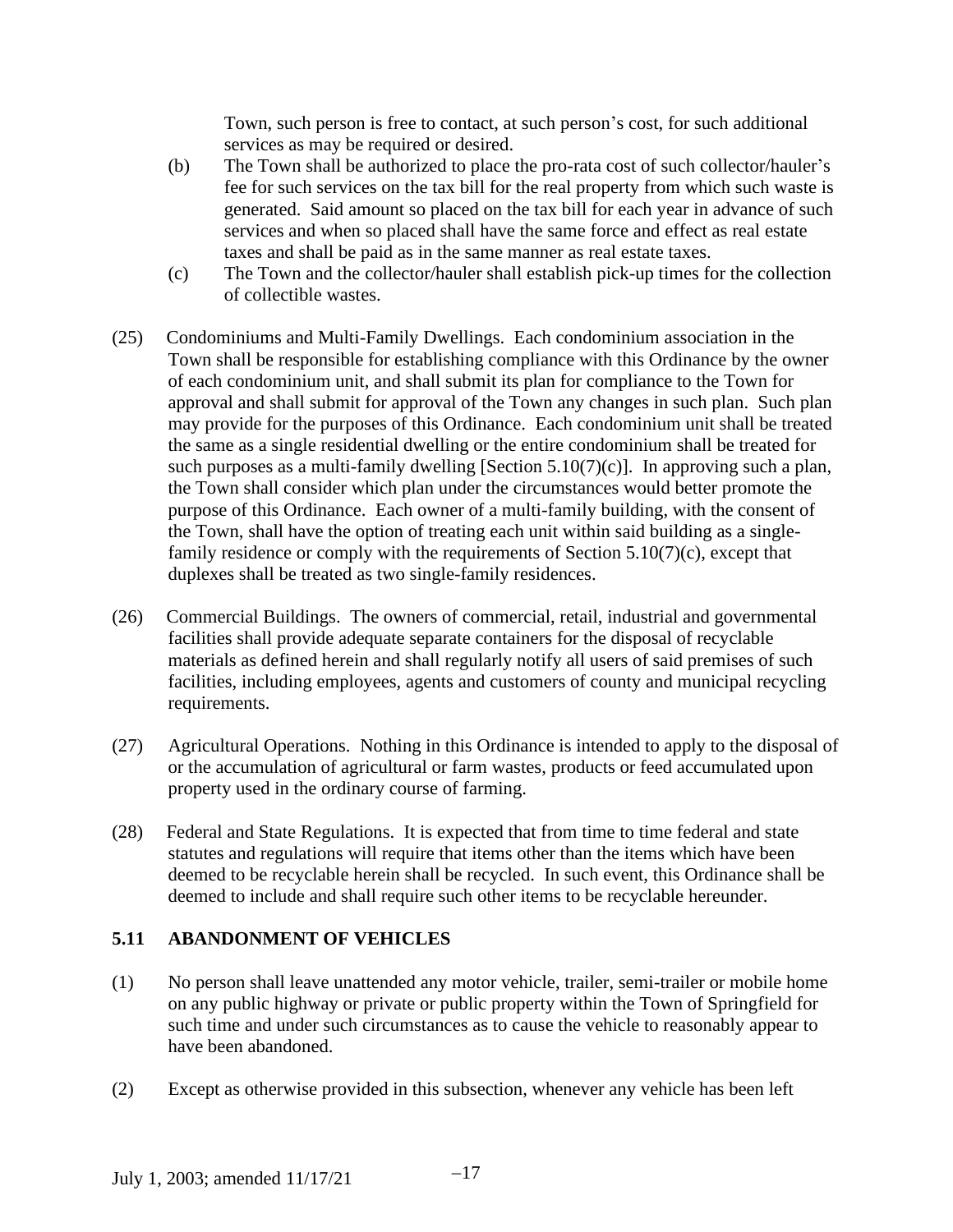unattended without the permission of the property owner for more than twenty-four (24) hours, the vehicle is deemed abandoned and constitutes a public nuisance. A motor vehicle shall not be considered an abandoned motor vehicle when it is out of ordinary public view, or when designated as not abandoned by a duly-authorized Town or county official pursuant to town or county Ordinance.

- (3) Impoundment of Abandoned Vehicles. Any vehicle in violation of this section shall be impounded until lawfully claimed or disposed of under this Section, except that if it is deemed by a duly-authorized Town or county representative that the cost of towing and storage charges for the impoundment would exceed the value of the vehicle, the vehicle may be junked or sold by the Town or county prior to expiration of the impoundment period upon determination by the sheriff having jurisdiction that the vehicle is not stolen or otherwise wanted for evidence or other reason. All substantially complete vehicles in excess or nineteen (19) model years of age shall be disposed of in accordance with this section.
- (4) Agent of Town For Removal of Abandoned Vehicles. The Town Chairperson, or upon his/her authorization, any other member of the Town Board or the Town Clerk-Treasurer shall be the authorized Town representative to make all determinations required by this Ordinance.
- (5) Costs of Impoundment and Forfeiture For Abandoned Vehicles
	- (a) The owner of any abandoned vehicle shall pay the costs of towing, storage and disposal of the vehicle, as well as any other costs of impounding and disposing of the vehicle.
	- (b) In addition to the payment of the costs of impounding as required by Section  $3(a)$ hereof, the owner of any abandoned vehicle shall be required to pay to the Town a forfeiture of fifty dollars (\$50.00).
- (6) Notice to Vehicle Owner; Sale of Abandoned Vehicles
	- (a) Any vehicle which is deemed abandoned by the representative of the Town of Springfield pursuant to section (4) of this Ordinance shall be kept in storage for at least 10 days after a notice of the impoundment has been sent by certified mail to the vehicle owner at the address shown by the owner on the motor vehicle registration.
	- (b) The notice shall advise the owner of the owner's right to reclaim the abandoned vehicle upon payment of the accrued costs and forfeiture. The notice shall include the year, make model and serial number of the abandoned vehicle. The notice shall state that the owner's failure to exercise the owner's right to reclaim the vehicle shall constitute a waiver of all right, title and interest in the motor vehicle, pursuant to sec. 342.40(3)(c), Wis. Stats.
	- (c) The Town may dispose of any motor vehicle which has not been reclaimed within the 10 day period following mailing of the notice required by this subsection. The Town shall dispose of an abandoned vehicle by auction or sealed bid as the Town deems advisable. The Town may, if no bids are received, junk the vehicle and add the costs of junking the vehicle to the amount owed the Town by the vehicle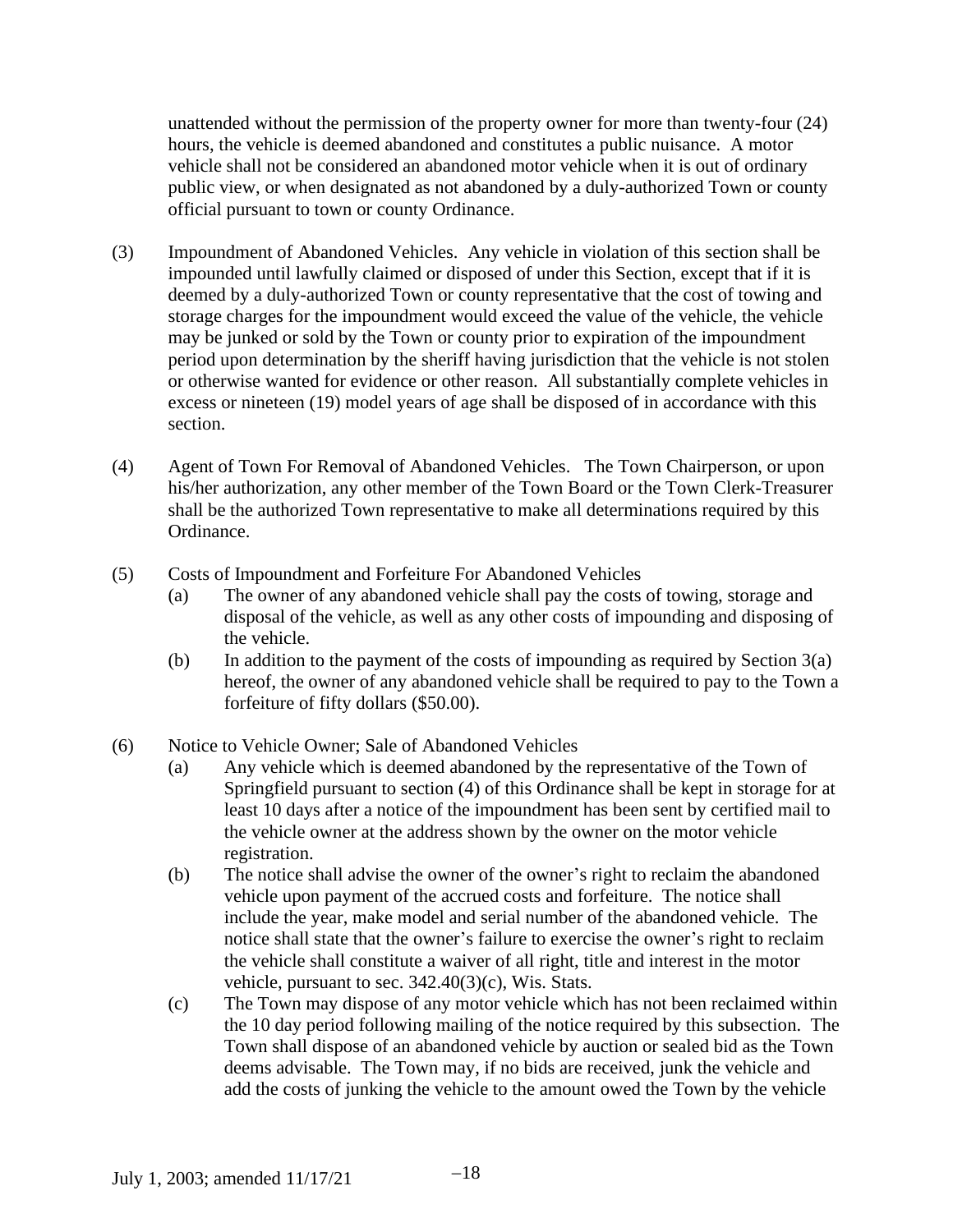owner.

- (d) If the Town chooses to dispose of an abandoned vehicle by sealed bid or auction, notice of the auction or acceptance of bids shall be given in the same matter as notices of the meetings of the Town Board are made.
- (e) In the event the Town sells an abandoned vehicle, the Town Clerk-Treasurer shall advise the Department of Transportation of the sale on a form supplied by the Department of Transportation.
- (7) Conformity With Section 342.40, Stats. In addition to the provisions contained herein, all of the provisions of sec. 342.40 of the Wisconsin Statutes are hereby incorporated in this Ordinance, except those which are inconsistent with any of the foregoing provisions. This ordinance shall be construed in conformity with sec. 342.40 except insofar as this ordinance exercises the discretion of the Town to vary from the provisions of that statute.

This ordinance shall take effect after adoption by the Town Board and publication.

# **5.12 REGULATION AND LICENSING OF SHORT-TERM RENTALS**

- (1) Purpose. The Purpose of this section is to ensure that the quality of short-term rentals operating within the Town of Springfield is adequate for protecting public health, safety and general welfare, including establishing minimum standards of space for human occupancy and for an adequate level of maintenance; determining the responsibilities of owners, operators and property managers offering these properties for tourists or transient occupants, to protect the character and stability of all areas, especially residential areas, within the Town of Springfield; to provide minimum standards necessary for the health and safety of persons occupying or using buildings, structures or premises; and provisions for the administration and enforcement thereof.
- (2) Definitions. The following definitions and conditions apply unless specifically modified:
	- (a) *Clerk.* The Town Clerk of the Town of Springfield or designee.
	- (b) *Corporate entity.* A corporation, partnership, limited liability company, or sole proprietorship licensed to conduct business in this state.
	- (c) *Dwelling Unit.* One (1) or more rooms with provisions for living, cooking, sanitary, and sleeping facilities and a bathroom arranged for exclusive use by one (1) person or one (1) family. Dwelling Units include residential, tourist rooming house, seasonal employee housing and dormitory units.
	- (d) *Owner.* The owner of a short-term rental.
	- (e) *Person.* Shall include a corporation, firm, partnership, association, organization, and any other group acting as a unit as well as individuals, including a personal representative, receiver or other representative appointed according to law. Whenever the word person is used in any section of this Chapter prescribing a penalty of fine, as to partnerships or association, the word shall include the partners or members hereof, and as to corporations, shall include the officers, agents, or members thereof who are responsible for any violation of such section.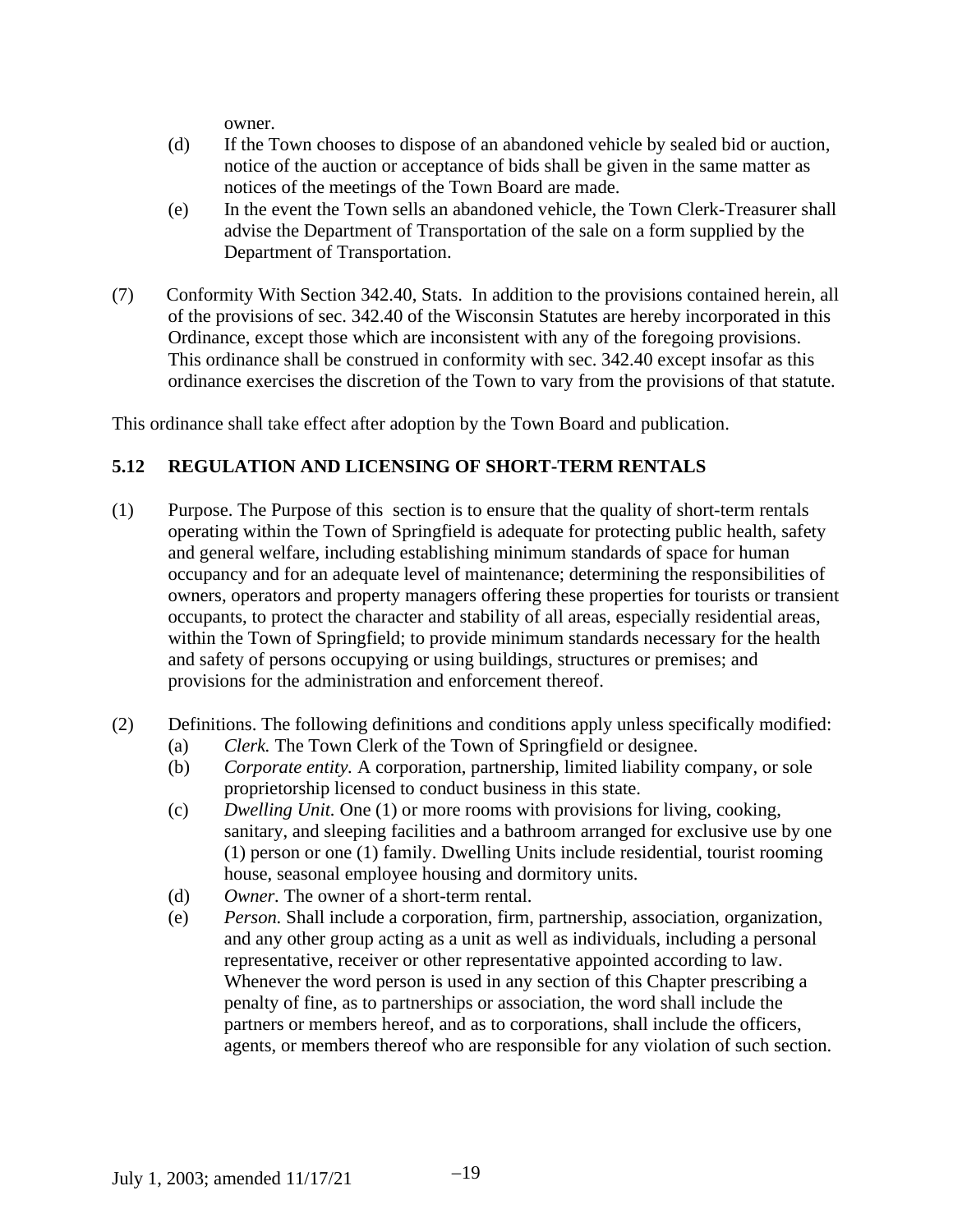- (f) *Property Manager.* Any person that is not the property owner and is appointed to act as agent and/or provides property management services to one or more shortterm rental.
- (g) *Short Term Rental.* A residential dwelling that is offered for rent for a fee and for fewer than 29 consecutive days, as defined in Sec. 66.0615(1)(dk), Wis. Stats.
- (h) *State.* The State of Wisconsin Department of Health, or its designee.
- (3) Operations of Short-Term Rentals
	- (a) No person may maintain, manage, or operate a short-term rental more than 10 nights each year without a short-term rental license. Every short-term rental shall be operated by a Property Owner or Property Manager.
	- (b) Every short-term rental must be the primary residence of the Owner or the principals of any corporate entity owner or trust.
	- (c) The short-term rental must be rented for a minimum of 7 consecutive days by each guest.
	- (d) Each short-term rental is required to have the following licenses and permits:
		- 1. A State of Wisconsin Tourist Rooming House License.
		- 2. A Seller's permit issued by the Wisconsin Department of Revenue.
		- 3. A room tax permit; and
		- 4. A permit or license issued pursuant to the provisions of this Chapter.
	- (e) Each short-term rental shall comply with all of the following:
		- 1. The total number of days within any consecutive 365-day period that the dwelling may be rented shall not exceed 180 days. If the Owner does not occupy the short-term rental at the time of rental, the short-term rental may be rented no more than 30 days per licensing year.
		- 2. The Property Owner or Property Manager shall notify the Clerk in writing when the first rental within a 365-day period begins.
		- 3. No vehicular traffic shall be generated that is greater than normally expected in the residential neighborhood. All vehicles used by guests shall be parked on the driveway of the short-term rental property. No guests' vehicles may be parked on the street or the lawn of the property.
		- 4. There shall not be excessive noise (including but not limited to music or amplified sound), fumes, glare, vibrations generated during the use.
		- 5. Name plates or other signage shall not exceed one square foot. No other signage advertising the short-term rental is permitted on site. Off-site advertising in media channels relating to the availability of the rental may take place only after all Town, County and State permits and licenses have been obtained.
		- 6. The number of occupants in any unit shall not exceed the limits set forth in the State of Wisconsin Uniform Dwelling Code and other applicable county and town housing regulations based upon the number of bedrooms in each unit. In no case shall the short-term rental have more than two occupants per bedroom.
		- 7. No recreational vehicle (RV), camper, tent, or other temporary lodging arrangement shall be permitted on site as means of providing additional accommodations for paying guests or other invitees.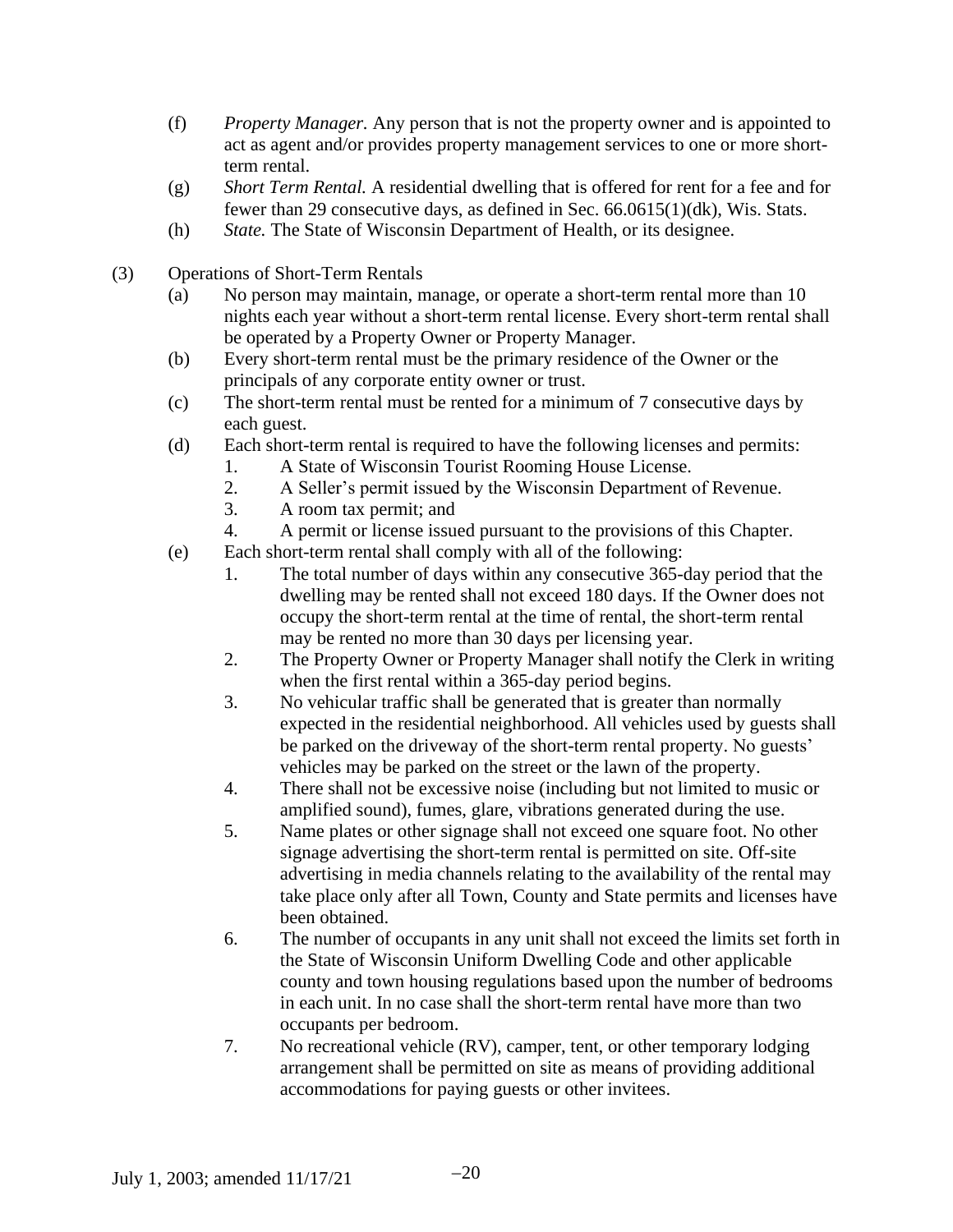- 8. Any outdoor event held at the short-term rental shall last no longer than one day occurring between the hours of 8:00 am and 9:00 pm. Any activities shall be in compliance with other applicable noise regulations, except that quiet hours shall be kept from 9:00 pm to 8:00 am. Only guests who have registered under subdivision 16. below may attend an outdoor or indoor event at the Property.
- 9. All rentals of the short-term rental shall be subject to payment of the Town room tax at the currant applicable rate. Permit holders are responsible for complying with all regulations of the room tax.
- 10. Compliance with all applicable state, county, and local codes and regulations is required.
- 11. Annual general building inspection is required prior to issuance or renewal of the license.
- 12. A local property management contact must be on file with the Town at the time of application. The local Property Manager must be within twentyfive (25) miles of the short-term rental property and must be available 24 hours a day. The Property Owner must notify the Town within twenty-four (24) hours of a change in management contact information for the shortterm rental.
- 13. A short-term rental license will not be issued until the following contingencies have been met:
	- a. License from the County received.
	- b. General Building and fire code inspections completed by the Town and no outstanding orders remain.
- 14. Short-term rental licenses are issued for a one-year period and must be renewed annually subject to Town approval or denial.
- 15. The Property Owner of the short-term rental shall have appropriate insurance for the home that is used for short-term rental and provide proof of insurance with the license application and renewal.
- 16. Each short-term rental shall provide a register and require all guests to register their true names, dates of birth, and addresses before beginning occupancy of the short-term rental. The register shall be kept intact and available for inspection by representatives of the Town for at least one year.
- 17. Each short-term rental shall maintain the following written records for each rental of the dwelling unit: the full name and current address of any person renting the property, the time period for that rental, and the monetary amount or consideration paid for that rental.
- (f) No Property Owner shall advertise through any form of media or communication the availability of a Short-Term Rental unless previously licensed under this Chapter. Examples include, but are not limited to, VRBO, Airbnb, HomeAway, HotPads.com, Expedia, ShortTermHousing.com, and Craig's List.
- (4) Short Term Rental License. The Clerk shall issue a short-term rental license to all applicants following the approval of an application and the filing of all documents and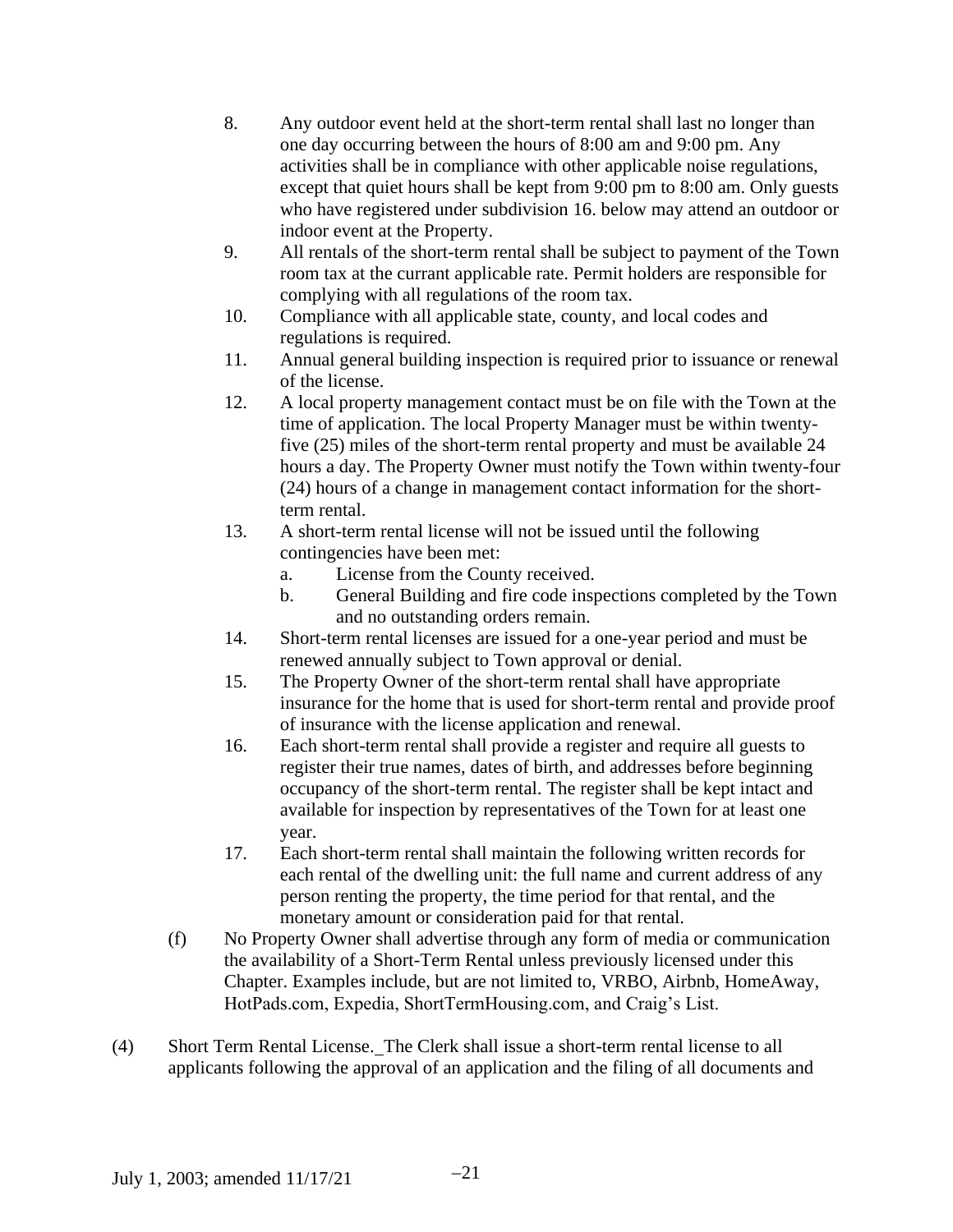records required under this Chapter. The application shall also contain the following information:

- (a) Identify the Property Owner with contact information including mailing address, physical address, and 24-hour phone number.
- (b) Identify the Property Manager with contact information including mailing address, physical address, and 24-hour phone number.
- (c) The maximum days of occupancy for the premises for individual rentals.
- (d) The license term; and
- (e) State lodging license number, if any.
- (5) Term Rental License Procedure
	- (a) All applications for short-term rental license shall be filed with the Clerk on forms provided. Applications must be filed by the Property Owner. No permit shall be issued unless the completed application for is accompanied by payment of the required fee.
	- (b) Each application shall include the following information and documentation for each short-term rental unit:
		- 1. A copy of State of Wisconsin license (Public Health Madison and Dane County) for a Tourist Rooming House License issued under Wis. Stat. Sec. 254.64.
		- 2. A copy of a completed State Lodging Establishment Inspection form dated within one (1) year of the date of issuance or renewal.
		- 3. Proof of Insurance.
		- 4. A copy of the Seller's Permit from the Department, if any.
		- 5. Floor plan and requested maximum occupancy.
		- 6. Site plan including available onsite parking.
		- 7. Property Management Agreement (if applicable).
		- 8. Designation of the Property Manager.
		- 9. Certification from the property owner that the property meets the requirements of this Chapter.
		- 10. A room Tax Permit issued by the Town of Springfield; and
		- 11. An employer identification number issued by the Internal Revenue Service.
	- (c) Terms and Filing date. Each permit and license shall run during a calendar year expiring June 30 (license year July 1 to June 30). The filing fee shall be paid upon filing of the application. The Clerk may conditionally accept late applications, subject to payment of the late filing fee. Any application which does not include all of the information and documentation shall not be considered as complete.
	- (d) Application Review Procedure. When satisfied that the application is complete, the Clerk shall forward initial applications for permits and licenses to the appropriate Town Departments for review. If the Clerk in consultation with the Town staff determines that the application meets the requirements of this Chapter, they may submit the application for the public hearing process provided below and review by the Town Board. If the Clerk in consultation with the Town staff determines that the application does not meet the requirements of this Chapter, they may deny the application.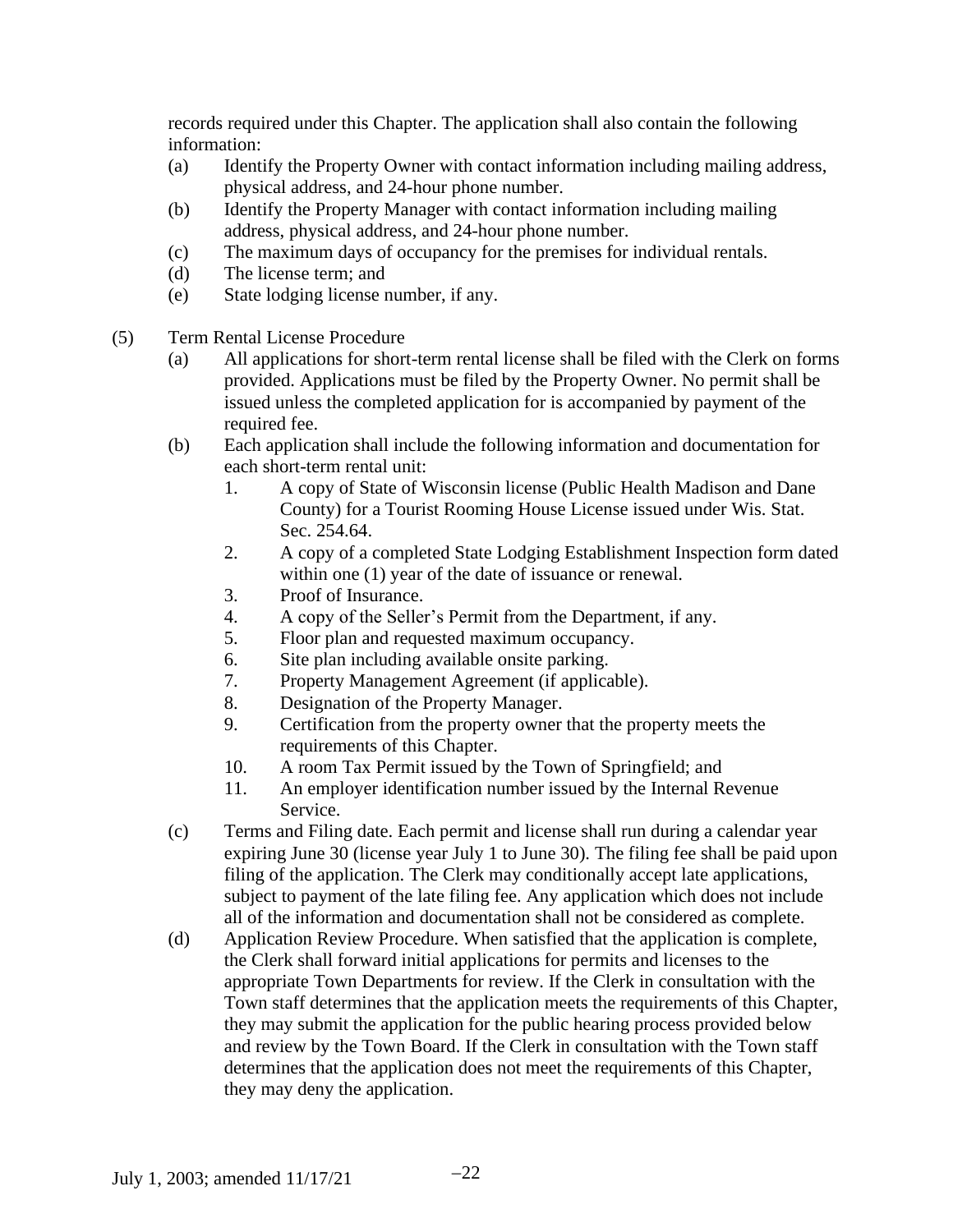- (e) Town Board Approval; Public Hearing Requirement. The Town Board shall review the application and clerk/staff determinations, and either approve or deny the license based on that information and testimony provided at a public hearing held prior to that determination. The public hearing shall take place and be noticed as required for rezones.
- (f) No permit or license shall be issued or renewed unless there is filed with the Clerk a completed Fire Inspection Report dated not more than one (1) year before the date of the issuance or renewal.
- (g) No permit or license shall be issued or renewed, if the applicant or property has outstanding fees, taxes or forfeitures owed to the Town, unless arrangements for payment have been approved by the Clerk.
- (6) Renewal
	- (a) Each application for a renewal of a permit or license shall include updated information for the documentation on file with the Clerk and payment of the applicable fee. The Clerk shall verify that the information provided on the renewal application is complete and in accordance with the requirements of this Chapter. The Clerk shall request reports from the Zoning Administrator regarding any complaints received, calls for service or actions taken regarding the shortterm rental properties. The Clerk shall issue renewal licenses within thirty (30) days of the filing of the application unless the information provided is incomplete or otherwise not in compliance with the requirements of the Chapter and/or the reports from the policing authorities or the Zoning Administrator indicate that there are complaints or actions involving the property.
	- (b) If the Clerk finds that the license or permit should not be renewed, the Clerk shall deny the renewal.
	- (c) No permit or license shall be issued or renewed unless there is filed with the Clerk a completed Fire Inspection Report by the Town fire inspector dated within one (1) year of the issue date.
	- (d) No permit or license shall be renewed if the applicant or property has outstanding fees, taxes or forfeitures owed to the Town, or is under an order issued by the Building Inspector, or his designee, to bring the premises into compliance with Town ordinances, unless arrangements for payment have been approved by the Clerk.
- (7) Property Manager
	- (a) Property Manager Permit. No person may act as a Property Manager for a shortterm rental without a Property Manager Permit issued in accordance with the provisions of this Chapter. The Property Manager Permit shall apply to all shortterm rentals for which the Property Manager has exclusive rights for the rental of the property. The Property Manager must certify to the Town that each short-term rental operating under the short-term rental license complies with the standards of this Chapter.
	- (b) Property Manager Qualifications. To qualify as a Property Manager the applicant must meet the following requirements:
		- 1. Be a natural person residing in or within twenty-five (25) miles of the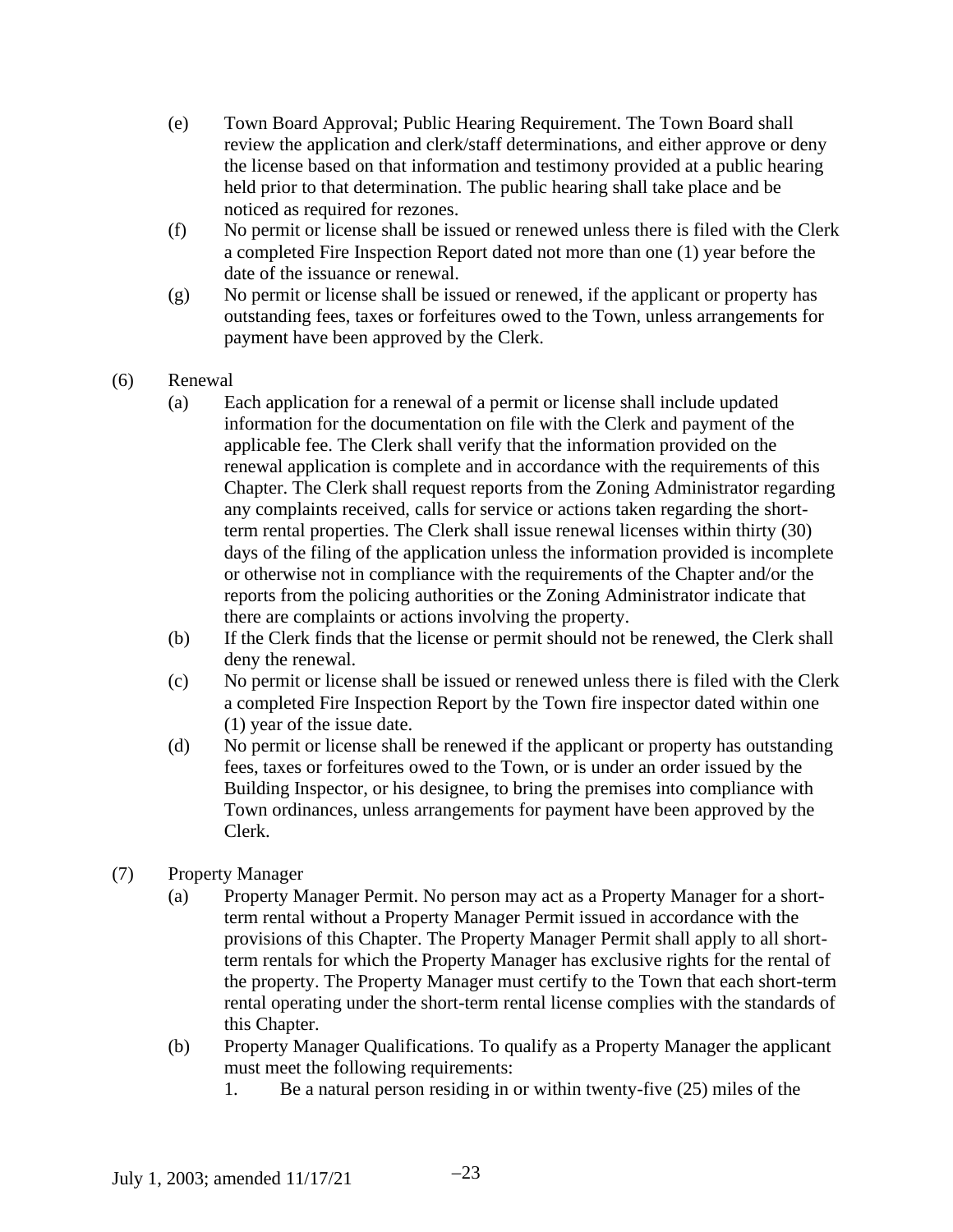Town of Springfield or a corporate entity with offices located within twenty-five (25) miles of the Town of Springfield.

- 2. The applicant does not have pending any criminal charge and has not been convicted of a felony or misdemeanor of any offense involving dishonesty, fraud, deceit, robbery, the use or threatened use of force or violence upon the person of another.
- (c) Each Property Manager shall be authorized by the Property Owner to act as the agent for the owner for the receipt of service of notice of violation of this Chapter's provisions and for service of process pursuant to this Chapter and shall be authorized by the owner to allow Town employees, officers and their designees, to enter the owner's property for purposes of inspection and enforcement of this Chapter and/or the Town Code.
- (8) Standards for Short-term Rentals
	- (a) Each short-term rental shall comply with this Chapter's requirements or any other applicable Town ordinance. Each short-term rental shall comply with the following minimum requirements:
		- 1. One (1) internal bathroom for every (4) occupants.
		- 2. Not less one hundred fifty (150) square feet of floor space for the first occupant thereof and at least an additional one hundred (100) square feet of floor space for every additional occupant thereof; the floor space shall be calculated on the basis of total habitable room area. Floor space is determined using interior measurements of each room. Floor space does not include kitchens, bathrooms, closets, garages, or rooms not meeting Uniform Dwelling Code requirements for occupancy. The maximum occupancy for any premises without a separate enclosed bedroom is two (2) people.
		- 3. Not less than one (1) onsite off-street parking space for every four (4) occupants based upon maximum capacity.
		- 4. A safe, unobstructed means of egress from the short-term rental leading to safe, open space at ground level.
		- 5. Shall have functional smoke detectors and carbon monoxide detectors in accordance with the requirements of Chapter SPS 321 of the Wisconsin Administrative Code.
		- 6. Shall not have an accessible wood burning fireplace unless the property owner provides a certification from a properly licensed inspector, dated not more than thirty (30) days prior to submission, certifying that the fireplace and chimney have been inspected and are in compliance with National Fire Prevention Association Fire Code Chapter 211 Standard for Chimneys, Fireplaces, Vents, and Solid Fuel-Burning Appliances.
		- 7. Shall not have hibachi, gas-fired grill, charcoal grill, or other similar devices used for cooking or any other purpose on any balcony, deck, or under any overhanging structure or within ten (10) feet of any structure.
		- 8. Shall not have a fire pit or other similar device used for heating or any other purpose on any balcony, deck or under any overhanging structure or within twenty-five  $(25)$  feet of any structure.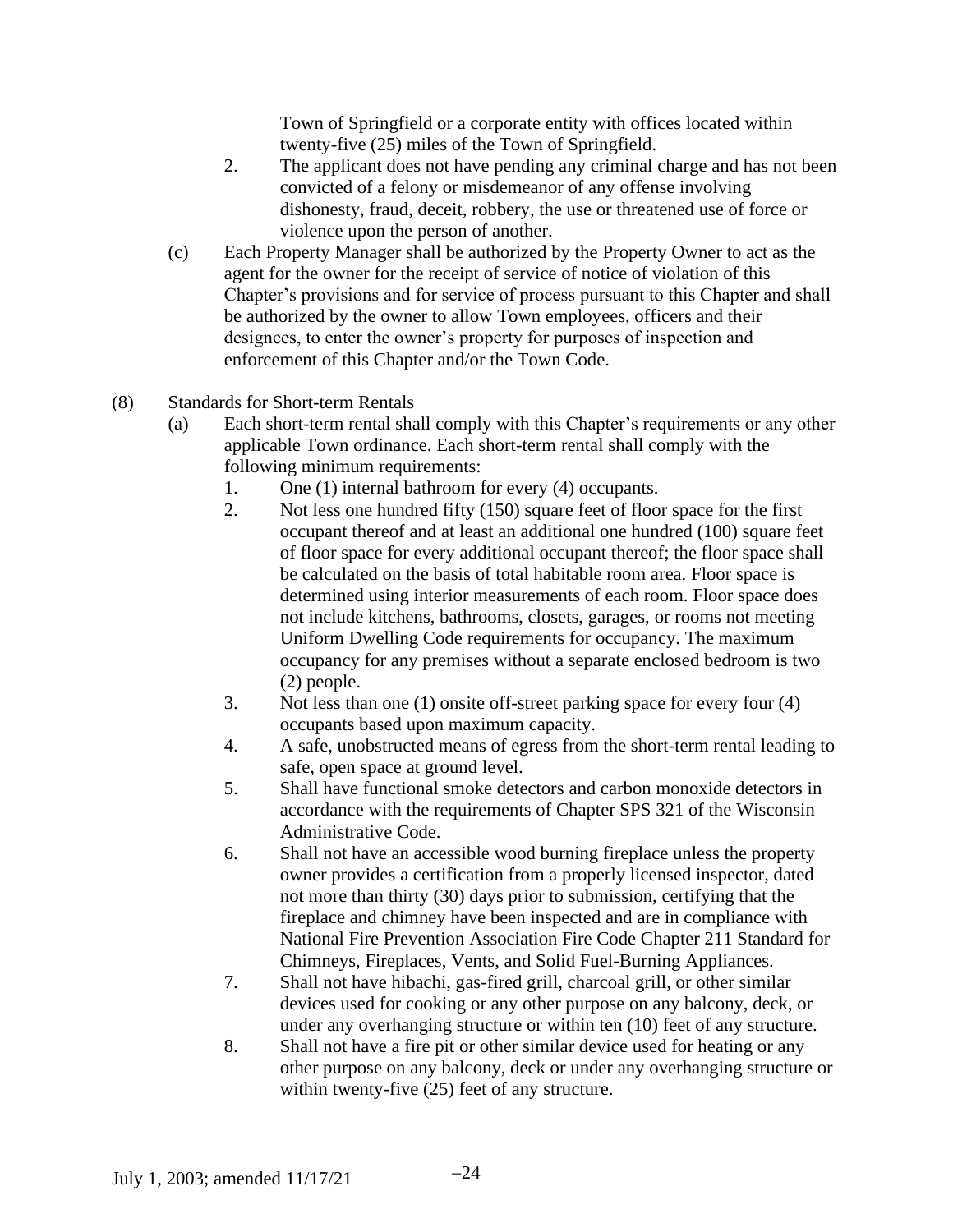- 9. There shall be no outdoor storage by the tourist or transient.
- 10. Pets must be restricted to the property.
- 11. Use of any pool, hot-tub, sauna, or similar device shall not be allowed unless built to commercial standards, licensed, and meets all standard testing as required for use in a commercial hotel.
- 12. All Property Managers shall carry casualty and liability insurance issued by an insurance company authorized to do business in this state by the Wisconsin Office of the Commissioner of Insurance, with liability limits of not less than \$300,000 per individual and \$1,000,000 aggregate; and
- 13. Certification of compliance. As a condition of issuance of a license under this Chapter, the Property Manager shall certify that each managed property is in compliance with the terms and conditions of the license and this Chapter.
- (9) Room Tax
	- (a) Each short-term rental shall comply with the room tax reporting requirements of the Town Code Chapter 13 – Collection of Tax on Overnight Lodging.
	- (b) Each Property Manager Licensee shall file room tax returns for the managed short-term rentals.
	- (c) All tax returns and supporting documentation filed with the Clerk are confidential and subject to the protections provided under sec. 13.12 of the Town Code, and Sections 66.0615(3) and 77.61, Wis. Stats.
- (10) Display of Permit Each License or permit shall be displayed on the inside of the main entrance door of each short-term rental.
- (11) Appeal and License Revocation
	- (a) The denial of any license or permit application or renewal under this Chapter may be appealed by filing a written appeal request with the Clerk within ten (10) days of the Town's notice of denial. The appeal shall be heard by the Town Plan Commission, which shall make a recommendation to the Town Board. The Town Board shall then reconsider the application or renewal and recommendations and may approve or deny the application or renewal.
	- (b) A license may be revoked by the Town Board for one or more of the following reasons:
		- 1. Failure to make payment on taxes or debt owed to the Town.
		- 2. Failure to make payment on room tax.
		- 3. Three (3) or more legitimate calls for police service, building inspection or the health department for nuisance activities or other law violations in a twelve (12) month period.
		- 4. Failure to comply with annual Town building inspection requirements.
		- 5. Failure to maintain all required local, county, and state licensing requirements.
		- 6. Failure to use the property as a short-term rental within twelve (12) months of obtaining the Town license.
		- 7. Failure to comply with any requirements cited within this Chapter.